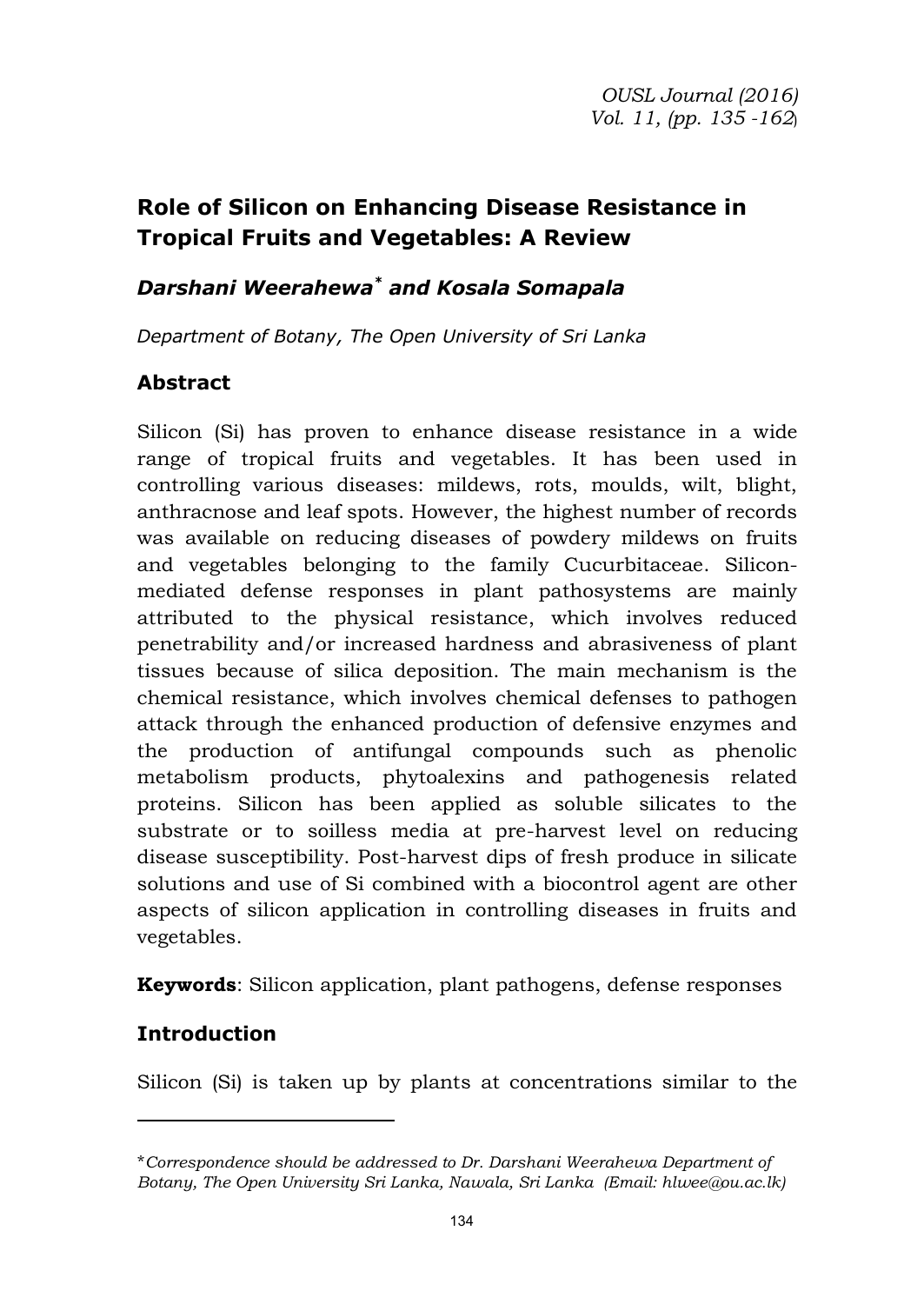essential nutrients. However, persistent chemical fertilization and crop removal from the field tend to the depletion of Si availability for plants. As a result, Si has been identified as a limiting factor for Siaccumulating plants, as well as for the plants grown in soils deficient with Si (Epstein, 1999). The beneficial effects of Si have been observed in a wide variety of plant species including enhanced insect and disease resistance, reduced mineral toxicity, increased photosynthetic activity, superior nutrient imbalance, and enhanced drought and frost tolerance (Ma, 2004). Though silicon has not been recognized as an essential element for plant growth, plants deprived of Si are often weaker structurally and more prone to abnormalities of growth, development and reproduction. Silicon is considered as the only nutrient element which is not detrimental when collected in excess in plants (Ma and Takahashi, 2002).

Silicon is absorbed to plants from the soil solution with concentrations ranging from 0.1 to 0.6 mM as monosilicic acid, H4SiO4 (Ma and Takahashi, 2002). The Si concentrations vary widely in above ground plant parts, ranging from 0.1 to 10.0% on dry weight basis (Liang *et al*., 2005). Plant species are considered as Si 'Accumulators' when the concentration of Si of its dry weight is greater than 1%. 'Intermediates' have Si amounts less than 0.1% in their biomass. Plants containing Si concentration below 0.5% of the bio mass are considered as 'Excluders' (Ma and Takahashi, 2002).

Silicon has been found to effectively control many of the diseases found in tropical fruits. However, diseases, such as blue mould and gray mould were reduced in fruits grown in temperate countries.

Silicon has been applied as a form of pre-harvest or post-harvest application, or root or foliar application. The research has also been done on silicon application in combination with yeast or phosphorus acid or hot water treatment. Different sources of silicon i.e. sodium silicate, calcium silicate, calcium silicate, rice hull (raw or partially burnt) have been used as sources for providing Si to the fruits and vegetables.

The following sections describe the disease control by application of silicon in tropical fruits and vegetables. Some records were available on reducing anthracnose disease in tomato and capsicum grown in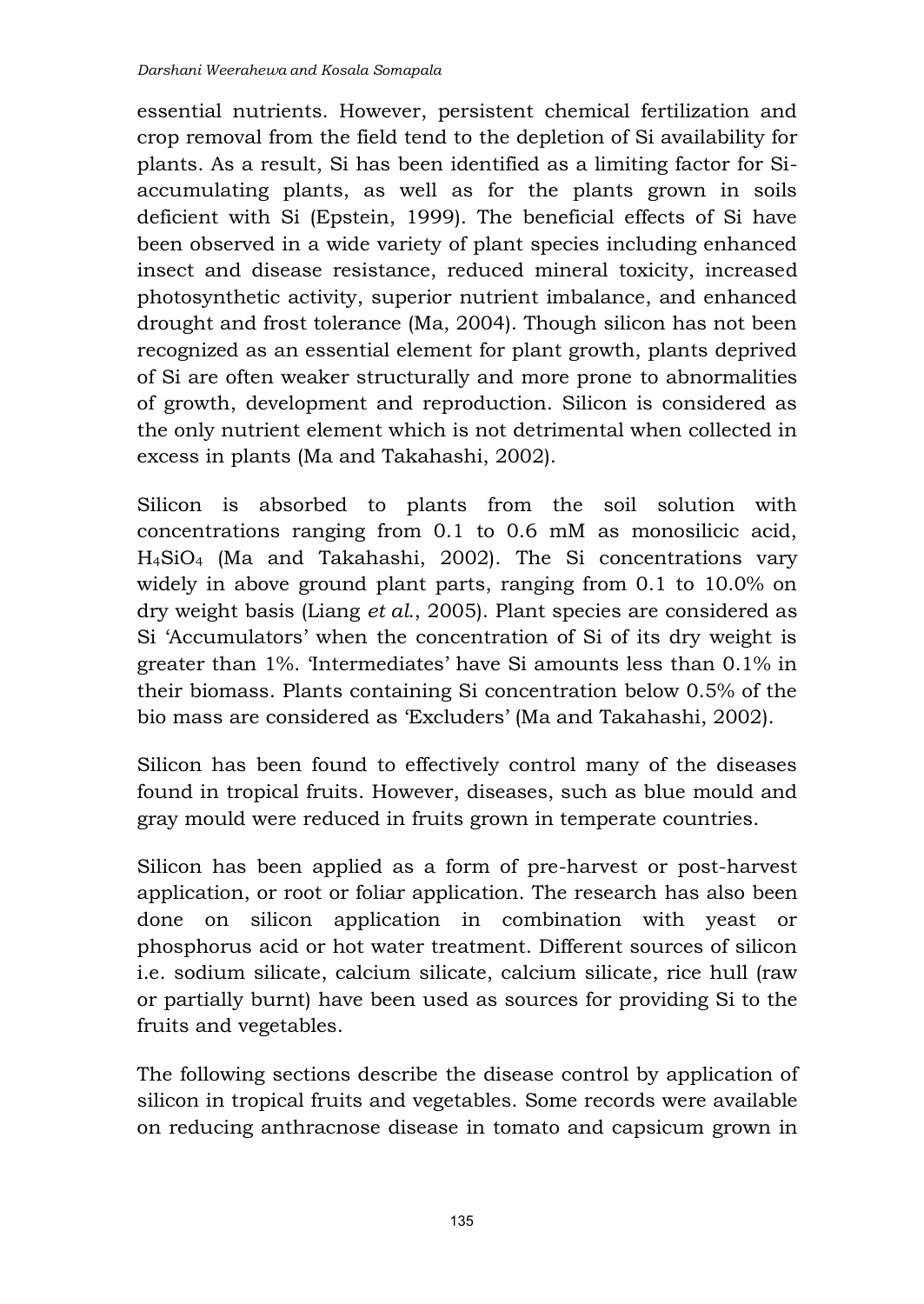Sri Lanka.

## **Silicon and mildew diseases**

### **Powdery mildew**

A noticeable inhibitory effect against powdery mildew has been reported by silicon application in cucurbits. A majority of the alleviative effects studies has been accounted in cucumber powdery mildew caused by *Sphaerotheca fuliginea* (Samuels *et al*., 1993; Menzies *et al*., 1991; 1992; Fawe *et al*., 1998; JungSup *et al*., 2000; Schuerger and Hammer, 2003; Wei *et al*., 2004; Liang *et al*., 2005; QiuJu *et al*., 2009; Buttaro *et al*., 2009; Wolff *et al*., 2012) and by *Sphaerotheca fuliginea* (Liang *et al*., 2005). Effective suppression of the disease could be observed in some other cucurbits such as melons caused by *S. fuliginea* and/or *Erysiphe cucurbitacearum* (Menzies *et al*., 1992; Yurong *et al*., 2005; Guo *et al*., 2005; Chen *et al*., 2010). Root applied Si induced the resistance against *Podosphaera xanthii* reducing the disease severity in melon. Supplying silicon in nutrient solutions reduced the severity and incidence of powdery mildew in two varieties of melon, carosello and barattiere (Buttaro *et al*., 2009). Furthermore, powdery mildew in zucchini squash caused by *E. cichoracearum and Podosphaera xanthii* pumpkin caused by *P. xanthii* (Heckman *et al*., 2003) was lessened by pre-harvest silicon application.

Palmer *et al*. (2006) reported that powdery mildew caused by *Sphaerotheca aphanis* in strawberry can effectively be suppressed by foliar application of potassium silicate. Silicon had beneficial effects on strawberry plants and may serve as an alternative to fungicides for controlling powdery mildew when supplied as a foliar spray of potassium and sodium silicate. Kanto *et al*. (2004, 2007) and Wang and Galletta (1996) have recorded similar results about the strawberry- powdery mildew patho-system. However, root application of silicon could not reduce the disease severity in strawberry (Bowen *et al*., 1992). Similar suppressive effects of Si against *Uncinula necator* were stated by Reynolds *et al*. (1996) and Blaich and Grundhofer (1998) in grapes. Foliar applied potassium silicate was found to exhibit inhibitory effects on *Leveillula taurica*,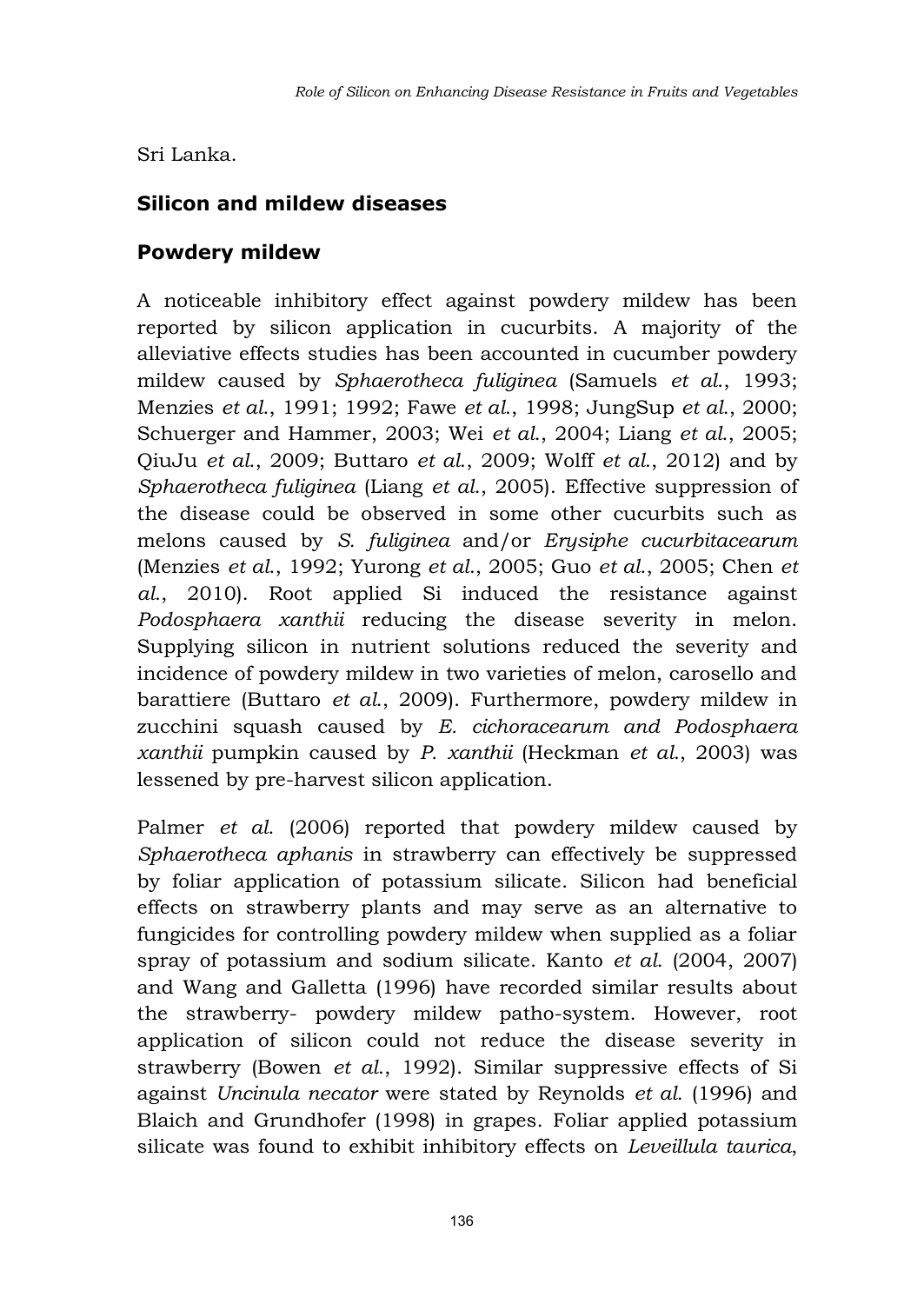the powdery mildew causing fungi in tomato (Yanar *et al*., 2013).

### **Downy mildew**

Foliar application of Si suppressed cucumber downy mildew caused by *Pseudoperonospora cubensis* (Yu and Du, 2009; Yu *et al*., 2010). Garibaldi *et al*. (2012) discovered that electrical conductivity and potassium silicate together significantly influenced downy mildew (*Bremia lactucae*) incidence and severity on lettuce in hydroponic system. The best results, in terms of disease control, were given by the addition of potassium silicate to the 0.95 g l−1 NaCl solution.

### **Silicon and rot diseases**

#### **Fruit rots**

#### **Alternaria fruit rot**

The synergistic effects of biocontrol yeasts *Cryptococcus laurentii* and *Rhodotorula glutinis* combined with silicon against Alternaria fruit rot (*Alternaria alternate*) have been investigated in jujube fruit (Chinese date: *Zizyphus jujuba*). Combinations of *C*. *laurentii* and *R*. *glutinis* with Si were found to be most effective in controlling the diseases caused by *A*. *alternata* in jujube fruit (Shiping *et al*., 2005). Post harvest sodium silicate treatments could resist the growth of *A*. *alternate* in pingguoli pear (Guo *et al*., 2003).

#### **Other fruit rots**

The susceptibility to pink rot caused by *Trichothecium roseum* was shown to be decreased by postharvest Si application in muskmelon (Li *et al*., 2012), Chinese cantaloupe (Yurong *et al*., 2003; Guo *et al*., 2007) and hami melon (Bi *et al*., 2006). Yang *et al*. (2010) have revealed synergistic effects of silicon on disease control in apple brown rot (*Monilinia fructicola*). Foliar application of Si was effective in controlling tomato fruit rot caused by *Phytophthora capsici* (Mersha *et al*., 2012)

#### **Root rots**

### **Pythium root rot**

It was stated that Si is effective in controlling root rot in cucumber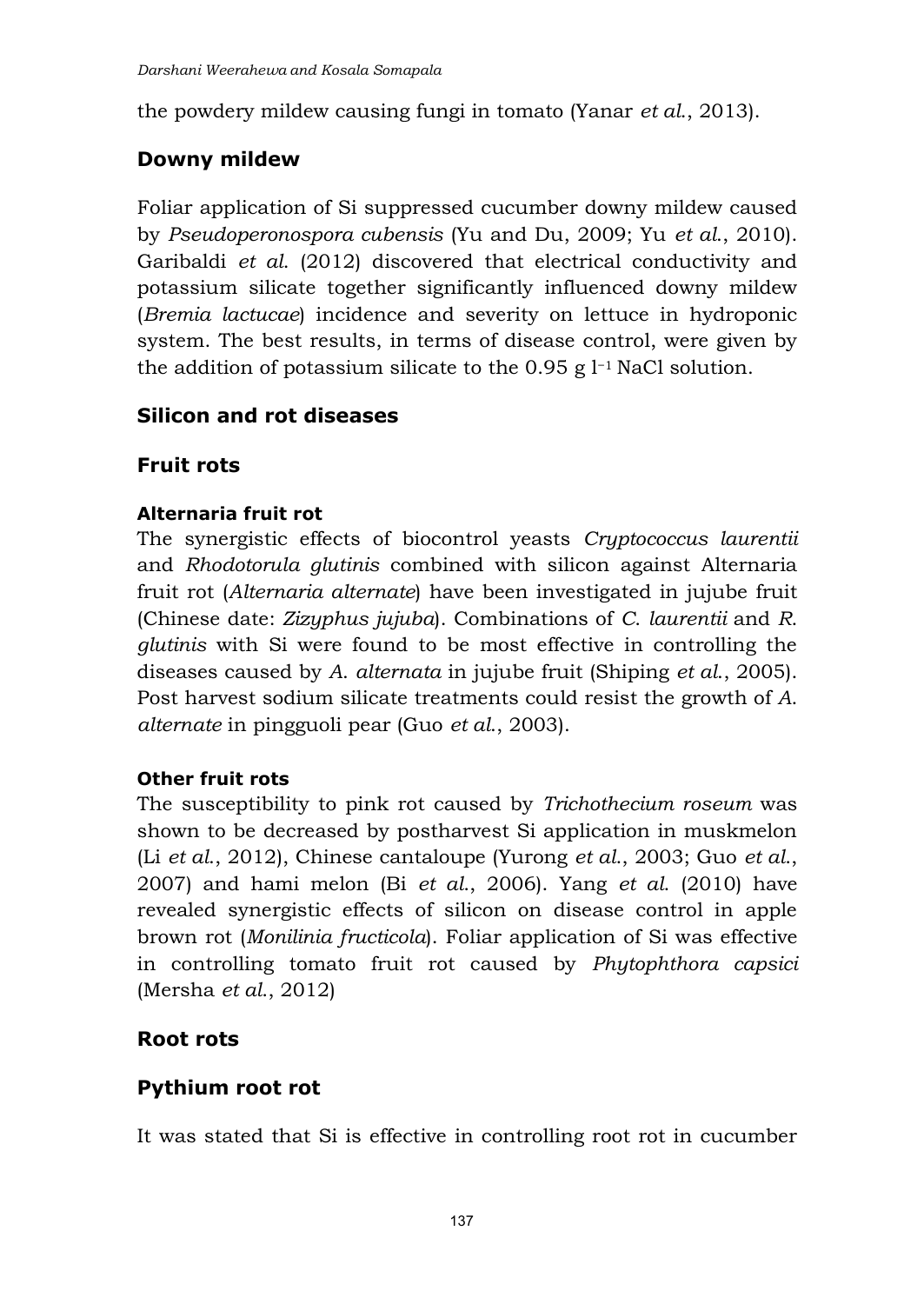caused by *Pythium ultimum* and *P*. *aphanidermatum* (Cherif and Belanger, 1992; Chérif *et al*., 1994a, 1994b). However, Heine *et al*. (2007) revealed that the incidence of root rot in cucumber, tomato and bitter gourd caused by *P. aphanidermatum* could not be controlled by Silicon application*.*

# **Phytophthora root rot**

Silicon was effective in controlling cucumber root rot caused by *Phytophthora melonis* (Mohaghegh *et al*., 2011). In hydroponic experiments, Khoshgoftarmanesh *et al*. (2012) have demonstrated that Phytophthora root rot (*P. drechsleri*) in cucumber could be alleviated by Si application. Bekker *et al*. (2007) found the efficacy of root application of potassium silicate on controlling the disease (*P. cinnamomi*) in avocado.

## **Fusarium root rot**

Due to the application of Si to tomato seedlings, the disease severity of root rot caused by *Fusarium oxysporum* f.sp.*radicis-lycopersici* was reduced. This inhibitory effect was due to the delaying in onset and initial infection of roots and the movement of the pathogen from roots to stems (Huang *et al*., 2011). Silicon was also reported to be effective to suppress the disease resulted by *F. solani* in tomato (El-Samman *et al*., 2000). *Fusarium oxysporum* f.sp*.radiciscucumerinum*, the causative fungi of cucumber root rot, could be effectively controlled by soil applied Si (Safari *et al*., 2012). The alleviative role of Si on the disease was also recorded in other cucurbits in fact hamimelon: *F. semitectum,* cantaloupe: *Fusarium spp.* and rock melon: *F. oxysporum f. Sp. Melonis* (Bi *et al*., 2006; Liu *et al*., 2009; Kumar and McConchie, 2010)

### **Pink rot**

Si application has also been shown to decrease susceptibility to pink rot caused by *Trichothecium roseum* in muskmelon (Li *et al*., 2012), Chinese cantaloupe (Guo *et al*., 2007; Yurong *et al*., 2003) and hami melon (Bi *et al*., 2006).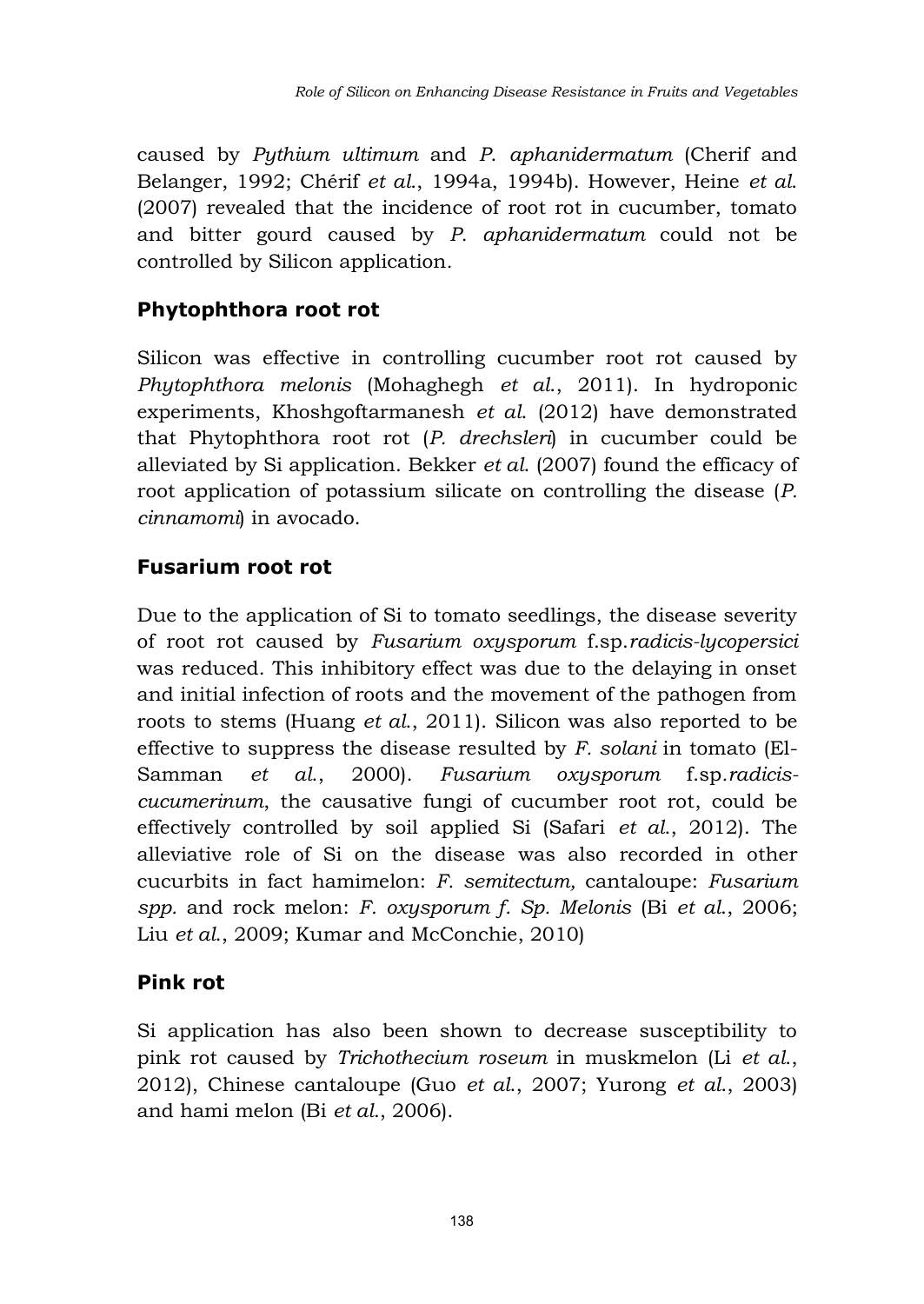### **Banana root rot**

Using the image analysis program WinRHIZO, Vermeire *et al*. (2011) exhibited that root-rot fungi *Cylindrocladium spathiphylli* infection in banana could be mitigated. The Si amendment also alleviated growth reduction caused by the pathogen.

## **Silicon and mould diseases**

## **Blue mould**

Ebrahimi *et al*. (2012) explained that postharvest silicon application was more effective in reducing the lesion diameter of blue mould decay of apples caused by *Penicillium expansum* in combination with the yeast, *Torulaspora delbrueckii* than using Si or *T. delbrueckii* alone. In a consequent study, Ebrahimi *et al*. (2013) discovered the efficacy of controlling the disease triggered by applying Si together with the yeast, *Metschnikowia pulcherrima*. Farahani *et al*. (2012) suggested that the yeast, *Candida membranifaciens* combined with different concentrations of silicon, improved the effectiveness of yeast in controlling the disease in apple. Similar results have been observed by Farahani *et al*. (2013) by dual application of silicon and the yeast, *Pichiaguillier mondii* in apples. Postharvest dips of apples in potassium silicate solution (Moscoso-Ramírez and Palou, 2014) and in Si added hot water (Etebarian *et al*., 2013) were other means of suppressing the disease. Combinations of the yeast species, *Cryptococcus laurentii* and *Rhodotorula glutinis* along with Si was more successful in controlling blue mould caused by *P*. *expansum* on jujube fruit (Shiping *et al*., 2005).

## **Green mould**

Silicon has been reported to prevent the incidence of green mould caused by *Penicillium digitatum* in a number of citrus fruits (Abraham, 2010; Liu *et al*., 2010). Mkhize *et al*. (2013) revealed that pre- and post-harvest Si amendments could upsurge the resistance of lemon to *P. digitatum*. Postharvest dips of potassium silicate before inoculation the same pathogen on oranges significantly reduced the severity of green mould (Moscoso-Ramírez and Palou, 2014).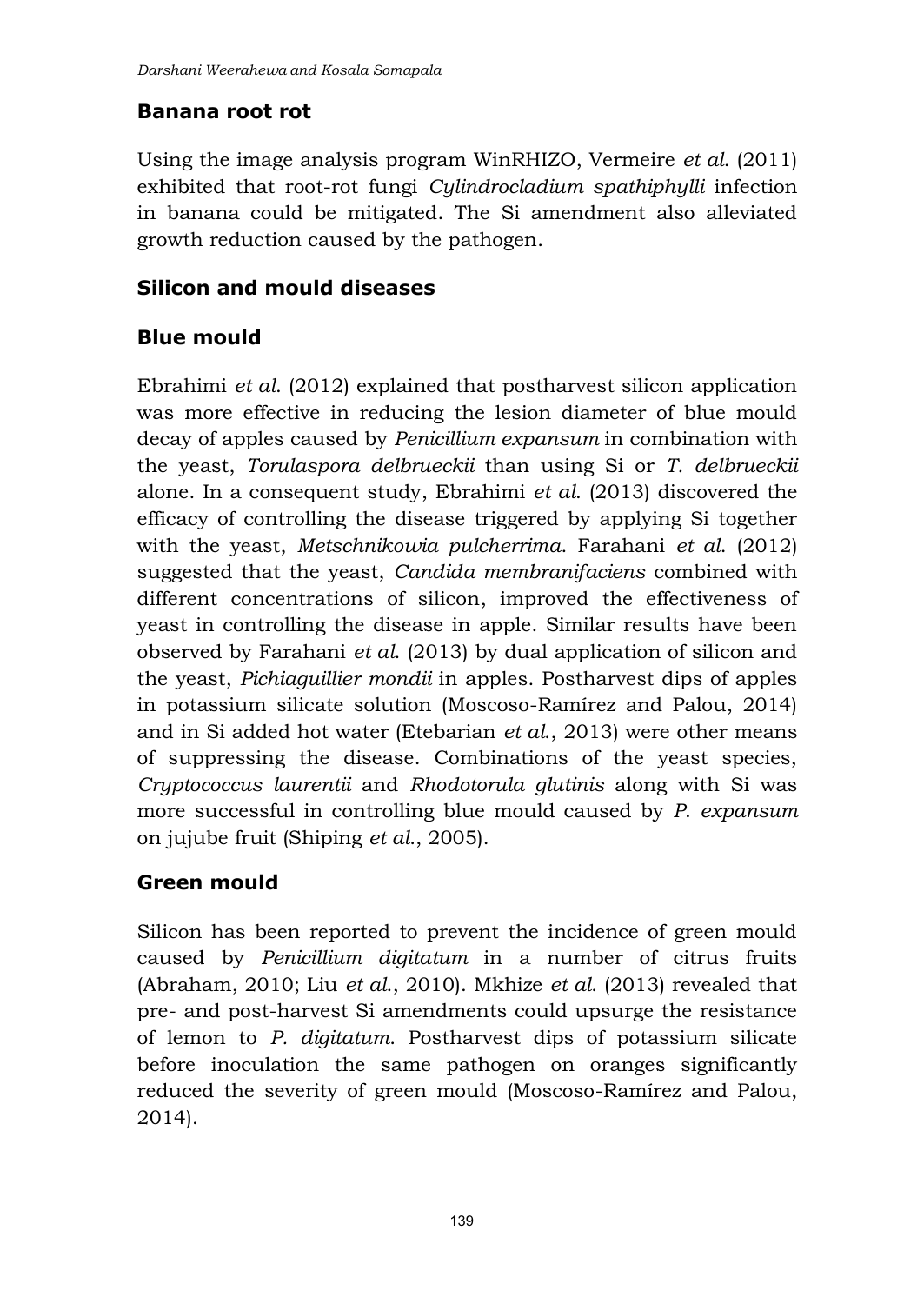# **White mould**

In bean, disease incidence and severity of white mould (*Sclerotinia sclerotiorum*) were significantly reduced by 52% and 73%, respectively, via applying Si as calcium silicate together with calcium chloride (PaulaJúnior *et al*., 2009).

# **Gray mould**

On increasing the quality of organically grown strawberry, Prokkola and Kivijärvi (2008) found that silicon is effective in controlling gray mould (*Botrytis cinerea*), when applied as a combination with *Trichoderma* spp. in two weeks interval until harvested. Soil application of liquid potassium silicate to cucumber plants notably reduced the incidence of gray mould caused by *B. cinerea* (O'Neil, 1991). In contrast, post-harvest Si application was found to be ineffective for controlling gray mould (*B. cinerea*) in strawberry (Lopes *et al*., 2014).

# **Silicon and wilt disease**

## **Bacterial wilt**

Soil supplied silicon enhanced the resistance in tomato plants against *Ralstonia solanacearum,* the causing agent of bacterial wilt (Ghareeb *et al*., 2011). Silicon amendments were also reported to reduce the disease incidence in tomato when applied to soil (Dannon and Wydra, 2004; Diogo and Wydra, 2007; Kiirika *et al*., 2013). However, dual application of silicon and a rhizobacteria strain *Bacillus pumilis* against the disease was not effective as same as application of silicon alone in tomato (Kurabachew and Wydra, 2014).

Recently, it was revealed that Si mediated resistance in tomato against *R*. *solanacearum* was associated with the changes of soil microorganism amount and soil enzyme activity (Wang *et al*., 2013). The uptake of Si was significantly increased in the Si-treated tomato plants, where the Si content was higher in the roots than that in the shoots. The results showed that exogenous 2.0 mM Si treatment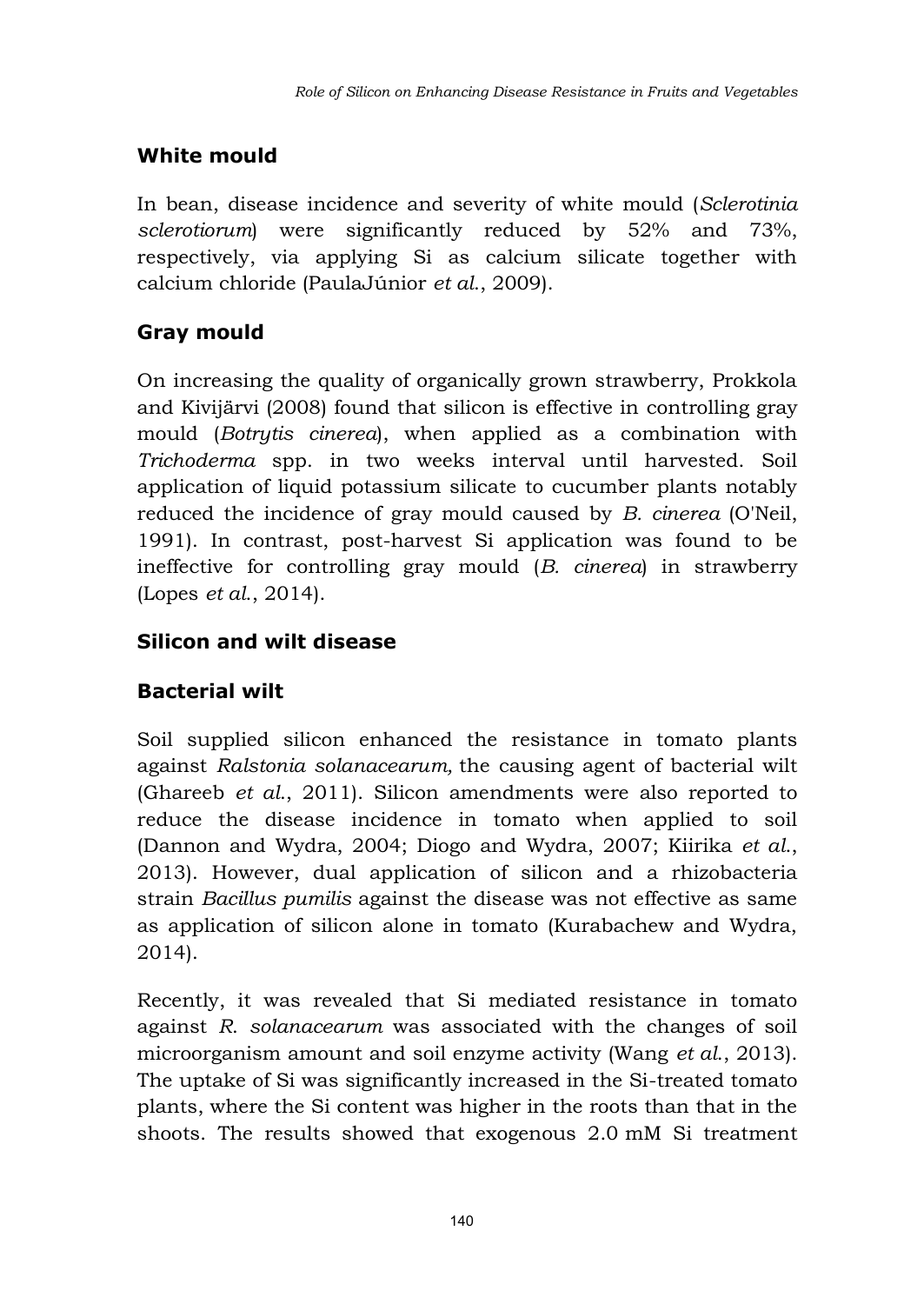reduced the disease index of bacterial wilt by 19.18 % to 52.7 %. Si supply significantly increased soil urease and soil acid phosphatase activity under pathogen-inoculated conditions. After *R*. *solanacearum* inoculation, Si amendments significantly increased the amount of soil bacteria and actinomycetes and reduced soil fungi/soil bacteria ratio. The results suggested that Si amendment is an effective approach to control *R*. *solanacearum,* and Simediated resistance in tomato against *R*. *solanacearum* is associated with the changes of soil microorganism amount and soil enzyme activity (Wang *et al*., 2013). Silicon amendment significantly reduced bacterial wilt incidence of tomato grown in peat substrate (Diogo and Wydra, 2007) and hydroponic culture (Dannon and Wydra, 2004).

## **Fusarium wilt**

Fortunato *et al*. (2012) revealed that supplying Si to banana plants at seedling stage had a great potential in reducing the intensity of Fusarium wilt caused by *Fusarium oxysporum*. The suppressive effect of Si on the disease in cucumber caused by *Fusarium oxysporum*f.sp.radicis- *cucumerinum* was also reported by Safari *et al*. (2012).

# **Silicon and blight**

# **Phytophthora blight**

In cucumber, root applied liquid potassium silicate notably reduced the incidence of stem blight caused by *Didymella bryoniae* (O'Neil, 1991). Silicon accumulation in roots followed by Si supply could potentially reduce the severity of Phytophthora blight caused by *Phytophthora capsici* while enhancing the plant development in bell pepper (French-Monar *et al*., 2010) as well as in pepper (Lee *et al*., 2004). Foliar application of soluble silicon could efficiently control the disease in tomato caused *P. capsici* (Mersha *et al*., 2012). In addition, silicon nutrition enhanced the resistance to stem blight caused by *Phomopsis asparagi* in two asparagus cultivars, UC157 and Gynlim (Lu *et al*., 2008).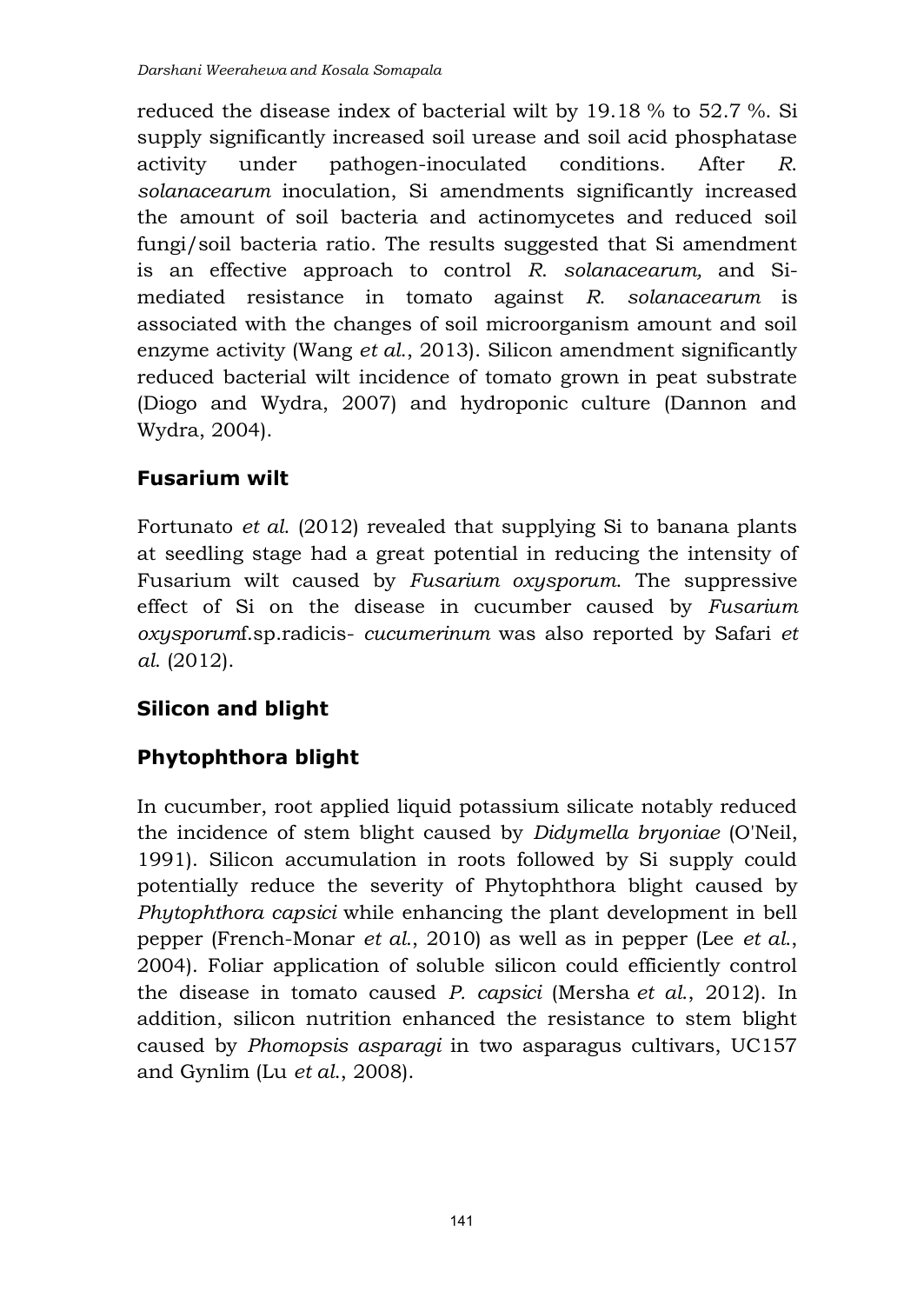# **Stem blight**

Application of liquid potassium silicate through a separate set of drip lines to cucumbers grown on rockwool slabs significantly reduced the incidence of stem blight caused by *Didymella bryoniae,*  and appeared to reduce that of those caused by *B. cinerea* (O'Neil, 1991).

## **Silicon and anthracnose**

Yang *et al*. (2008) have revealed that it could control the occurrence of anthracnose (*Colletotrichum higginsianum*) of flowering Chinese cabbage (*Brassica campestris* L.) on Si application. Injecting soluble silicon into trees prior to harvest significantly decreased the severity and incidence of postharvest anthracnose in avocado while, a combination of soluble silicon and phosphorous acid was not that effective in controlling of anthracnose (Anderson *et al*., 2005). The disease in avocado could similarly be controlled effectively by postharvest application of soluble silicon (Bosse *et al*., 2011). The susceptibly to the disease (*C. gloesporioides*) in tomato was mitigated by soil application of sodium silicate (David and Weerahewa, 2012; Weerahewa and David 2015), and application of partially burnt rice hull (Somapala *et al.*, 2015). Root and shoot applied Si was proven to be an effective way of reducing the disease severity caused by *C*. *gloesporioides* in *Capsicum annuum* L. 'Muria F1' (Jayawardana *et al*., 2014, 2015). The significant reduction of anthracnose disease was observed in capsicum grown in simplified hydroponics system incorporated with raw rice hull as a supplement of silicon(Jayawardana *et al*., 2016).Moreover, Si induced the resistance against *Fitopatologia Brasileira* and *C*. *lindemuthianum* in bean (Moraes *et al.,* 2006; Polanco *et al*., 2012, 2014).

## **Silicon and Leaf spot**

Foliar application of potassium silicate, as a source of soluble silicon, decreased angular leaf spot (*Pseudocercospora griseola*) severity on beans at more alkaline pH (Rodrigues *et al*., 2010).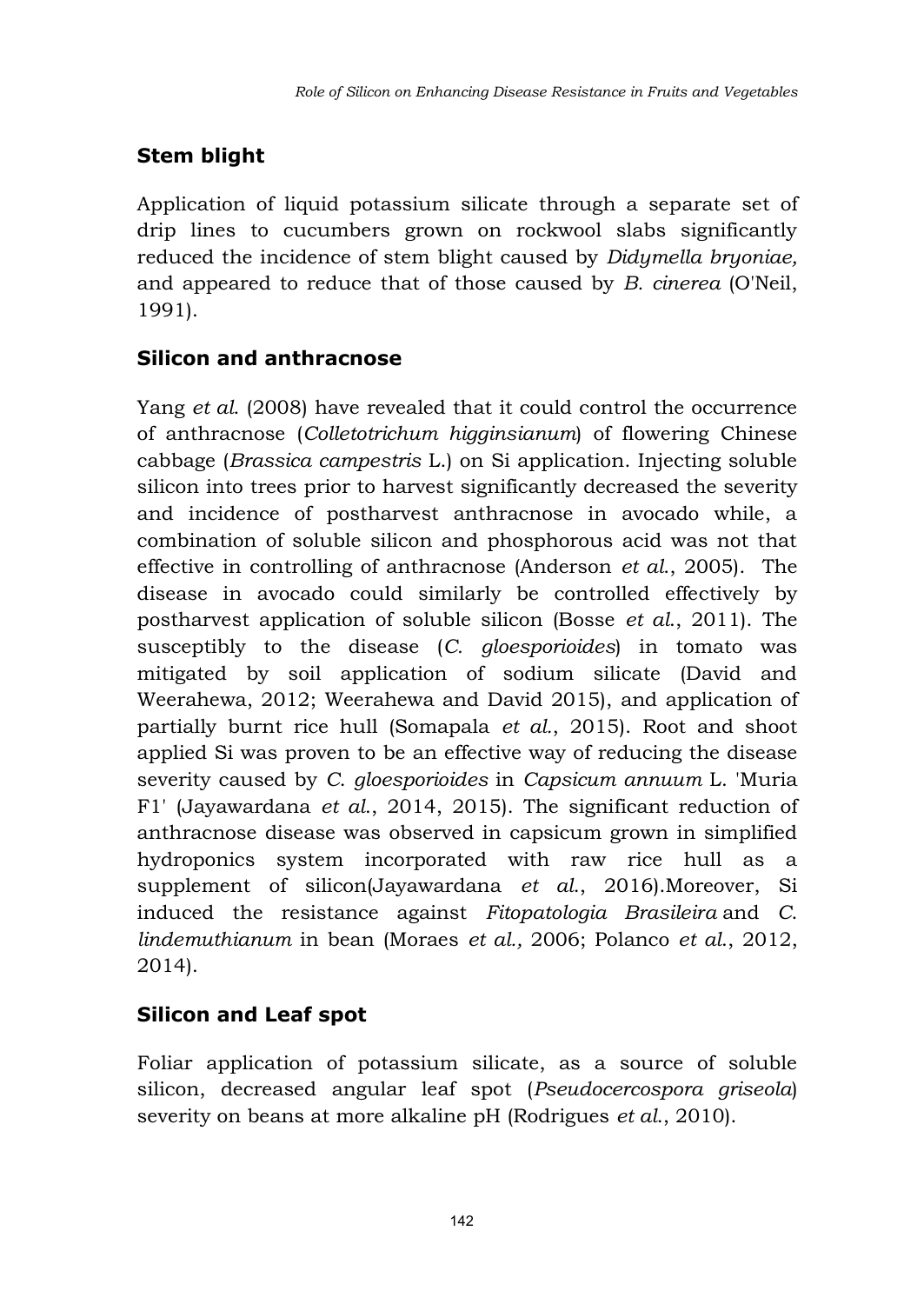## **Banana sigatoka**

The effect of silicon uptake on the susceptibility of banana to *Mycosphaerella fijiensis*, the causative pathogen of black sigatoka disease was investigated by Kablan *et al*. (2012). It was revealed that Si supply could alleviate the disease in the plants grown both in hydroponic culture system and in pots filled with compost.

# **Underlying mechanism/s of disease resistance mediated by silicon**

There are mainly two methods by which Si induces the resistance in plants against infections. It is either by the chemical defense owing to the physical defense developed due to Si deposition on plant tissues preventing the pathogen penetration and/or by synthesis of anti-pathogenic compounds. In addition, systemic acquired resistance (SAR) was found to be induced upon silicon application in fruits and vegetables.

## **Mechanical Resistance**

Silicon has been shown to be effective in mitigating biotic stress by means of mechanical resistance in fruits and vegetables in a number of studies. Pre-harvest or post-harvest silicon application had shown a great potential in controlling diseases by inhibiting or delaying the growth and development of the mycelium of the pathogen (Samuels *et al*., 1993; Bowen *et al*., 1992; Hu *et al*., 2008; Yu and Du, 2009; Abraham, 2010) due to silicon deposition at infection sites and hyphae (Reynolds *et al*., 1996)

Si application strongly inhibited spore germination, germ tube formation and development of appresoria and possibly the penetration of fungi were hindered. It was hypothesized that Si inhibits fungal disease by physically inhibiting fungal penetration peg dispersion of the epidermis (Menzies *et al*., 1991a, 1991b; Bowen *et al*., 1992; Yurong *et al*. 2005; Kanto *et al*., 2007; Liu *et al*., 2010). Si was translocated laterally through the leaf and surrounded the appressoria of *U. necator* upon foliar application of Si. Plant leaves that were fed with Si via roots showed a similar deposition of Si surrounding the appressoria making a rigid physical barrier for penetration (Bowen *et al*., 1992).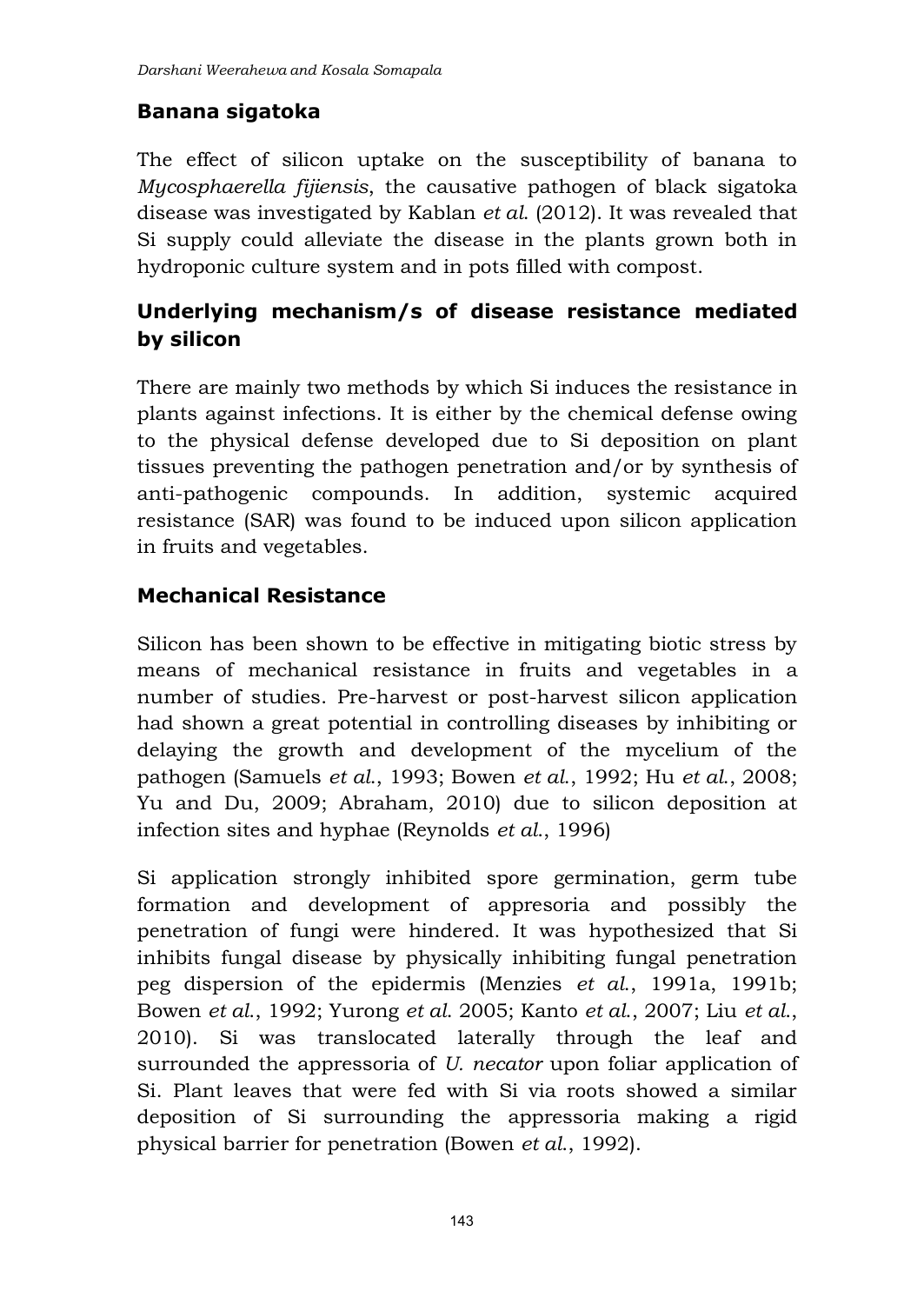It has also been found that the trichome bases on the epidermis tend to become silicified (Belanger *et al*., 1995; Samuels *et al*., 1993; Chérif *et al*., 1994a) changing their morphology against infections. Si deposition in leaf hairs suppressed the fungal penetration as a result of increased density and length (Fatema *et al*., 2011). Penetration peg incursion was found to be constrained by rapid Si deposition at the external openings like stomata of the leaves (Guo *et al*, 2007). A fast silicification at intercellular spaces, cuticle layer (Kanto *et al*., 2007) and along the space between the exocarp and mesocarp (Guo *et al*., 2007) made it more difficult for pathogen penetration and dispersion. Powdery mildew infected leaf cells of silicate treated plants were exhibited to have extensive silica polymerization enhancing the thickness against the fungi in the halo region surrounding the site of fungal penetration (Menzies *et al*., 1991b). Altered surface morphology of the host cell walls was observed adjacent to the germinating hyphae (Samuels *et al*., 1993). Deposition of silicon in host cell walls, papillae, around the haustorial neck and in-between the host cell wall and plasma membrane enhanced induced structural defense reactions (Samuels *et al*., 1994) against *S. fuliginea*.

Changes in the pectic polysaccharide structure, is another aspect of silicon-induced mechanical defense. In particular, arabinan side chains of rhamnogalacturonan I increased in some vessel walls and galactan side chains of rhamnogalacturonan I increased in the xylem parenchyma, increasing the mechanical strength of the host against infection (Diogo and Wydra, 2007). Si application increased the cell wall lignin content which made it hard for dispersion of fungal mycelium (Polanco *et al*., 2012). Silicon-treated plants increased resistance against infections by forming electron-dense layers along primary and secondary cell walls as well as over pit membranes of xylem vessels (Chérif *et al*., 1994b) making it harder for fungal permeation and dispersion within the plant body.

#### **Biochemical resistance**

Silicon-mediated defense reaction is induced in fruits and vegetables by synthesis of secondary metabolites. Secondary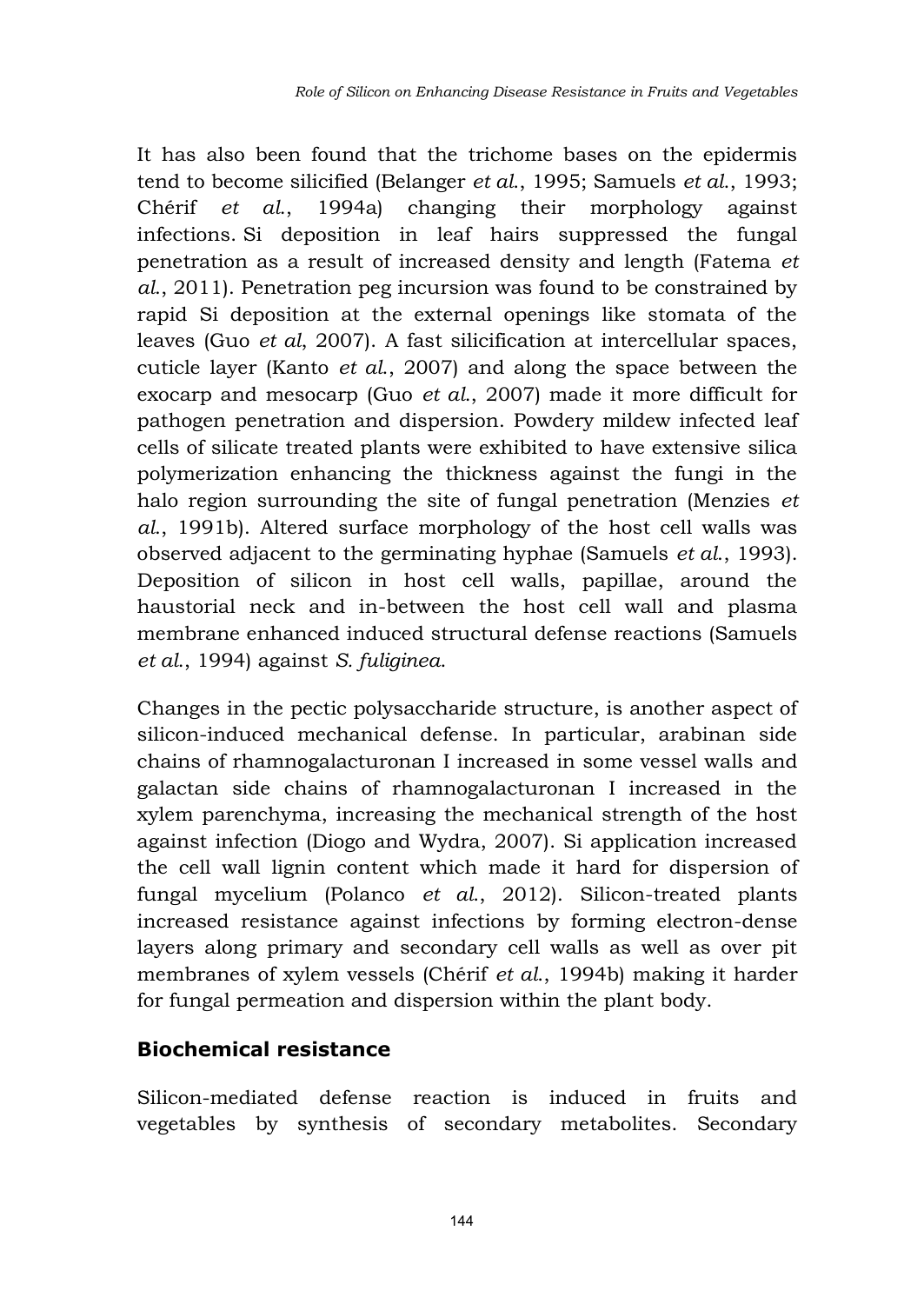metabolites influence the interactions between plants and the organisms that inhabit their environment: insects and other animals, microbes and fungi. They are obnoxious, repellent or downright toxic to biotic attackers of plants (Delhaize *et al.,* 1993). Antioxidant enzymes, phenolic compounds, chitinases and phytoalexins are the common secondary metabolites found related to chemical defense in fruits and vegetables.

## **Acquired resistance through antioxidant enzymes**

Several studies showed that lowering disease severity in the Sitreated plants was in line with higher activity of antioxidant defense enzymes in particular, superoxide dismutase, catalase, peroxidase, ascobate peroxidase, guaiacol peroxidase, *β*-1, 3-glucanase and glutathione reductase. Plants protect cell and sub cellar systems from the cytotoxic effects of the active oxygen radicals using antioxidant enzymes. Silicon was said to be effective in controlling pre harvest diseases of fruits and vegetables as a result of these antimicrobial enzymes (Wei *et al*., 2004; Cherif *et al*., 1994b; Liang *et al*., 2005). A significant reduction in postharvest diseases by silicon application was noted with respect to enhanced defensive enzyme activity (Qin and Tian, 2005; Bi *et al*., 2006; Guo *et al*, 2007; Liu *et al*., 2009, 2010; Kumar and McConchie, 2010; Li *et al*., 2012; Ebrahimi *et al*., 2012; Polanco *et al*., 2012; Farahani *et al*., 2013; Polanco *et al*., 2014; Kurabachew and Wydra, 2014). Rootapplied Si significantly enhanced the activities of defensive enzymes, for example catalase, peroxidase, polyphenoloxidase and *β*-1, 3 glucanase in two asparagus cultivars, UC157 and Gynlim against stem blight caused by *Phomopsis asparagi* (Lu et al., 2008).

## **Synthesis**

Silicon could be used to reduce many fungal diseases mildew (Powdery mildew and downy mildew), rots (fusarium root rot, phytophthora root rot, pink rot), mould (Blue mould, green mould, gray mould, white mould), blight (phytophthora blight and stem blight), and wilt (fusarium wilt, and anthracnose) in tropical fruits and vegetables. A few bacterial diseases (bacterial wilt) were also reduced by application of silicon. Many diseases observed in tropical fruits and vegetable were significantly reduced by silicon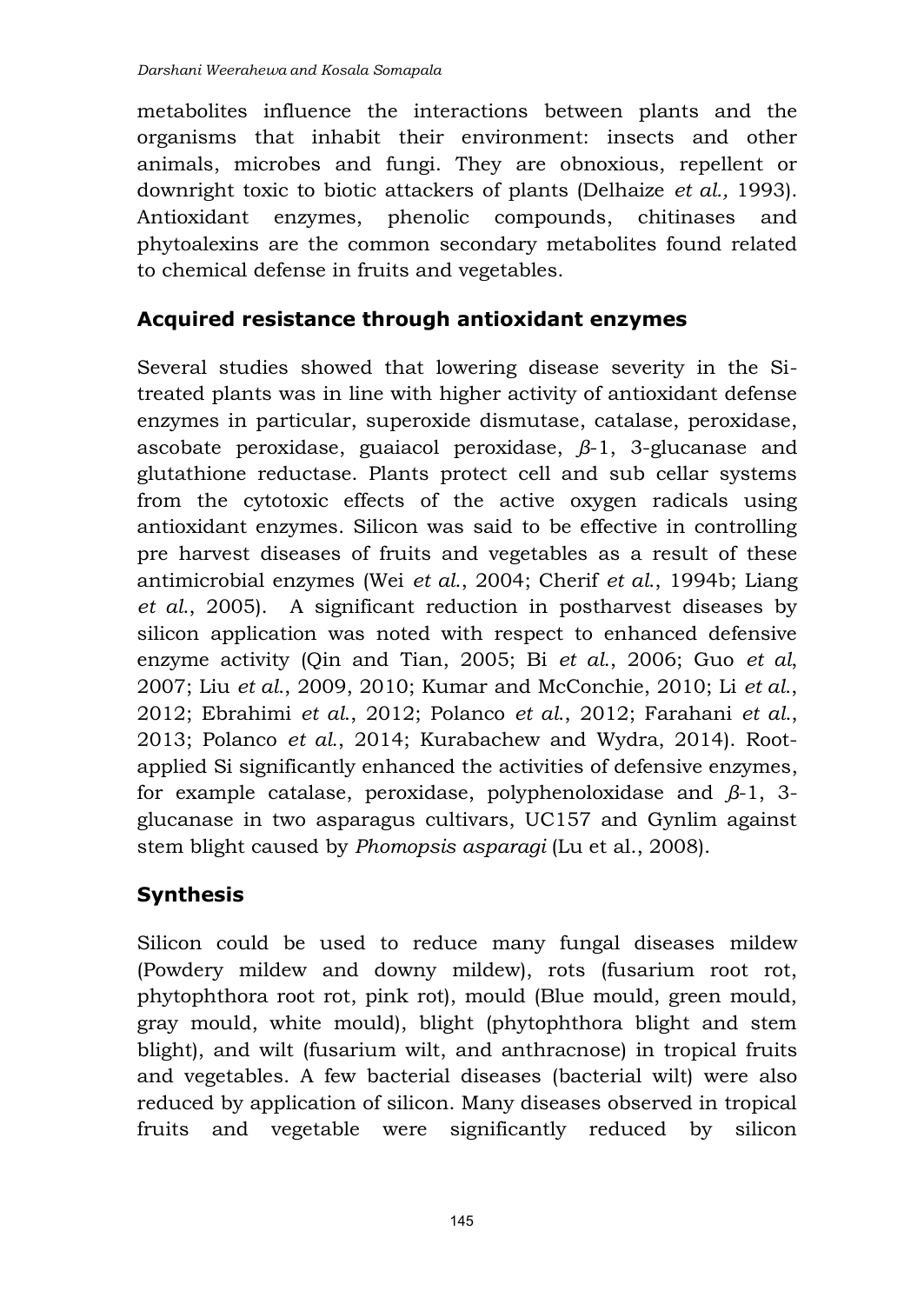application. However, gray mould in strawberry and blue mould diseases in some fruits grown in temperate countries (sweet cherry, peach, Jujube, apple, pear, oranges etc) were reduced by application of Silicon.

When considering the types of diseases and resistance enhanced by application of silicon in tropical fruits and vegetables, many records (75% of the published records) were available on reducing the powdery mildew disease in cucumber, muskmelon, Zucchini squash, pumpkin and about 25% of the published findings were available on reducing powdery mildew in disease in strawberry and grapes.

Silicon has been applied as a form of pre or post-harvest to reduce diseases in green mould or gray mould. But the postharvest application was done for reducing blue mould disease.

Foliar application of silicon has been used most effectively to reduce powdery mildew disease. However, blight disease was controlled by application of foliar or root.

The possible mechanism/s on diseases reduced by silicon could possibly be due to the formation of physical barriers by silicon depositions or by biochemical compounds formed or antioxidant defense enzymes formed.

Pre-harvest or post-harvest silicon application had shown a great potential in controlling diseases by inhibiting or delaying the growth and development of the mycelium of the pathogen. Powdery mildew infected leaf cells of silicate treated plants were exhibited to have extensive silica polymerization enhancing the thickness against the fungi in the halo region surrounding the site of fungal penetration

## **Conclusions**

Silicon has proven to be an effective means of reducing diseases in tropical fruits and vegetables. Therefore, the use of silicon could reduce the use of fungicides for controlling diseases.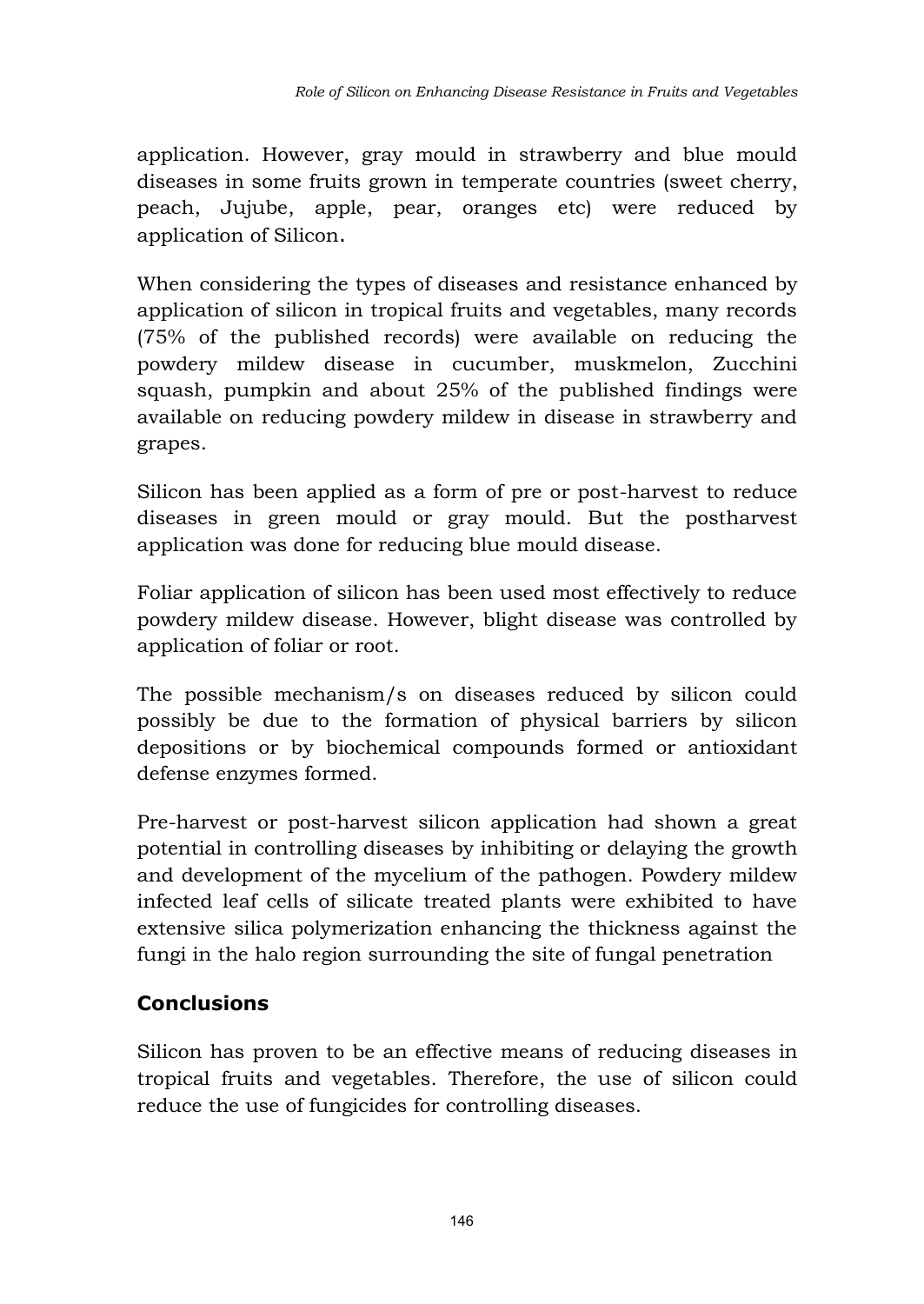The remarked alleviative effect of Si was recorded in controlling powdery mildew in cucurbits. Silicon might be effective in suppressing diseases in fruits and vegetables than bacterial diseases since preponderance of the findings were related to Si mediated fungal diseases than bacterial diseases. Silicon-induced resistance against infections is mainly attributed to the mechanical and chemical defense. In addition, SAR like mechanisms were involved in silicon induced defense in fruits and vegetables.

#### **References**

- Abraham, A. O. (2010). Integrated use of yeast, hot water and potassium silicate treatments for the control of postharvest green mould of citrus and litchi (Doctoral dissertation).
- Anderson, J. M., Pegg, K. G., Dann, E. K., Cooke, A. W., Smith, L. A., Willingham, S. L., Giblin, F. R., Dean, J. R. & Coates, L. M. (2005). New strategies for the integrated control of avocado fruit diseases. In: *New Zealand and Australia Avocado Growers' Conference.*5: Pp. 1-6.
- Bekker, T. F., Labuschagne, N., Aveling, T. & Kaiser, C. (2007). Efficacy of water soluble potassium silicate against Phytophthora root rot of avocado under field conditions. *South African Avocado Growers' Association* 30: 39-48.
- Belanger, R. R., Bowen, P. A., Ehret, D. L. & Menzies, J. G. (1995). Soluble silicon: its role in crop and disease management of greenhouse crops. *Plant Disease* 79(4): 329-336. <https://doi.org/10.1094/PD-79-0329>
- Bi, Y., Tian, S. P., Guo, Y. R., Ge, Y. H. & Qin, G. Z. (2006). Sodium silicate reduces postharvest decay on Hami melons induced resistance and fungistatic effects. *Plant disease* 90(3): 279- 283. <https://doi.org/10.1094/PD-90-0279>
- Blaich, R. & Grundhofer, H. (1998). The influence of silica fertilization on the resistance of grapevines to powdery mildew. *Vitis* 37(1): 21-26.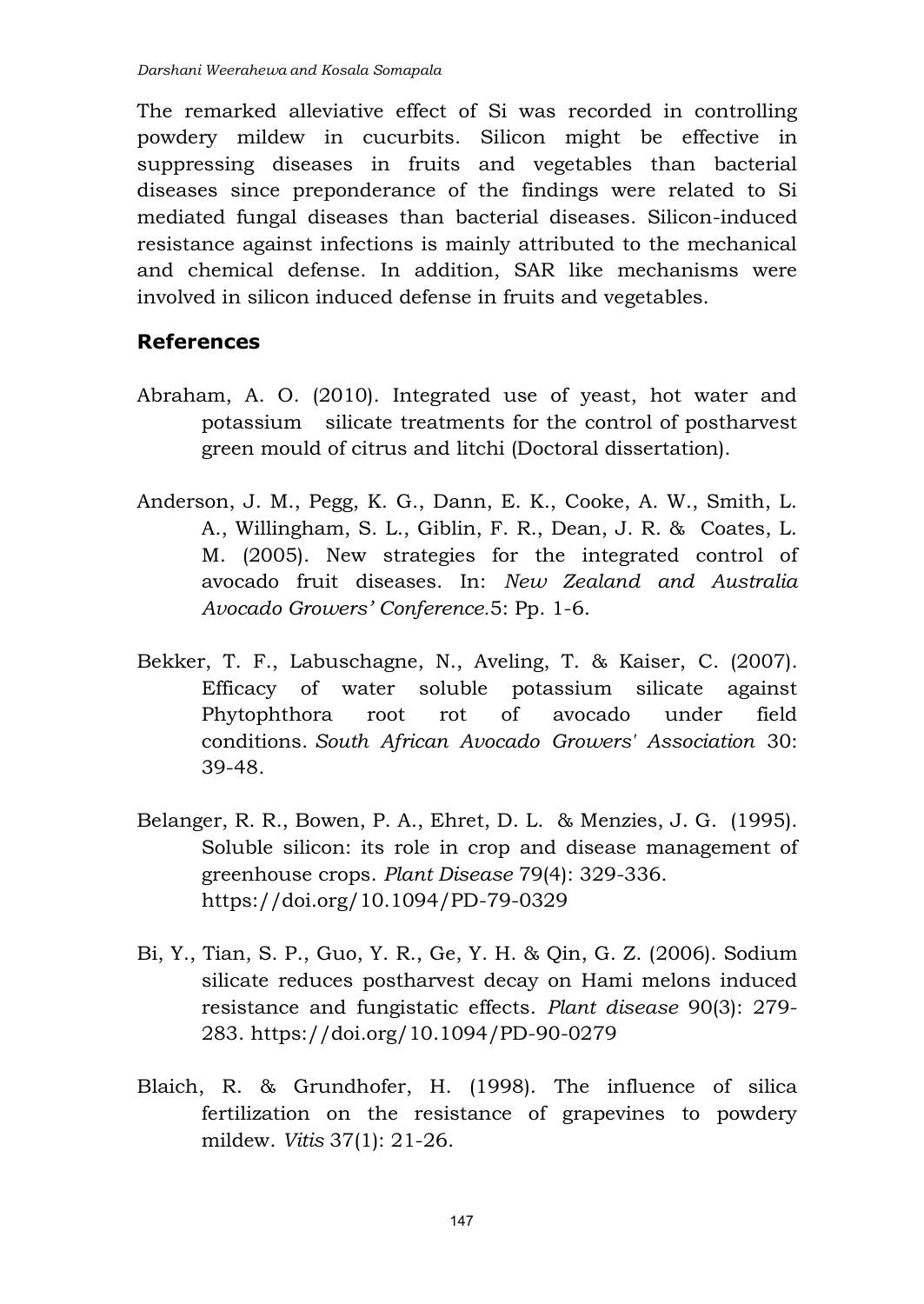- Bosse, R. J., Bower, J. P. & Bertling, I. (2011). Pre-and post-harvest treatments on Fuerte avocados to control anthracnose (*Colletotrichum gloeosporioides*) during ripening. *South African Avocado Growers' Association* 34: 65-69.
- Bowen, P., Menzies, J. & Ehret, D. (1992). Soluble silicon sprays inhibit powdery mildew development on grape leaves. *Journal of the American Society for Horticultural Science* 117(6): 906- 912.
- Buttaro, D., Bonasia, A., Minuto, A., Serio, F. & Santamaria, P. (2009). Effect of silicon in the nutrient solution on the incidence of powdery mildew and quality traits in Carosello and Carattiere (*Cucumis melo* L.) Grown in a soilless system. *Journal of Horticultural Science and Biotechnology* 84(3): 300- 304. <https://doi.org/10.1080/14620316.2009.11512521>
- Chen, N. L., Hu, M., Qiao, C. P., Nai, X. Y. & Wang, R. (2010). Effects of BTH, SA, and  $SiO<sub>2</sub>$  treatment on disease resistance and leaf HRGP and lignin contents of melon seedlings. *Scientia Agricultura Sinica* 3: 014.
- Cherif, M. & Belanger, R. R. (1992). Use of potassium silicate amendments in recirculating nutrient solutions to suppress *Phythium ultimum* on long English cucumber. *Plant Disease*  76: 1008-1011. <https://doi.org/10.1094/PD-76-1008>
- Chérif, M., Asselin, A. & Bélanger, R. R. (1994a). Defense responses induced by soluble silicon in cucumber roots infected by *Pythium* spp. *Phytopathology* 84(3): 236-242. <https://doi.org/10.1094/Phyto-84-236>
- Chérif, M., Menzies, J. G., Ehret, D. L., Bogdanoff, C. & Bélanger, R. R. (1994b). Yield of cucumber infected with *Pythium aphanidermatum* when grown with soluble silicon. *Horticultural Science* 29(8): 896-897.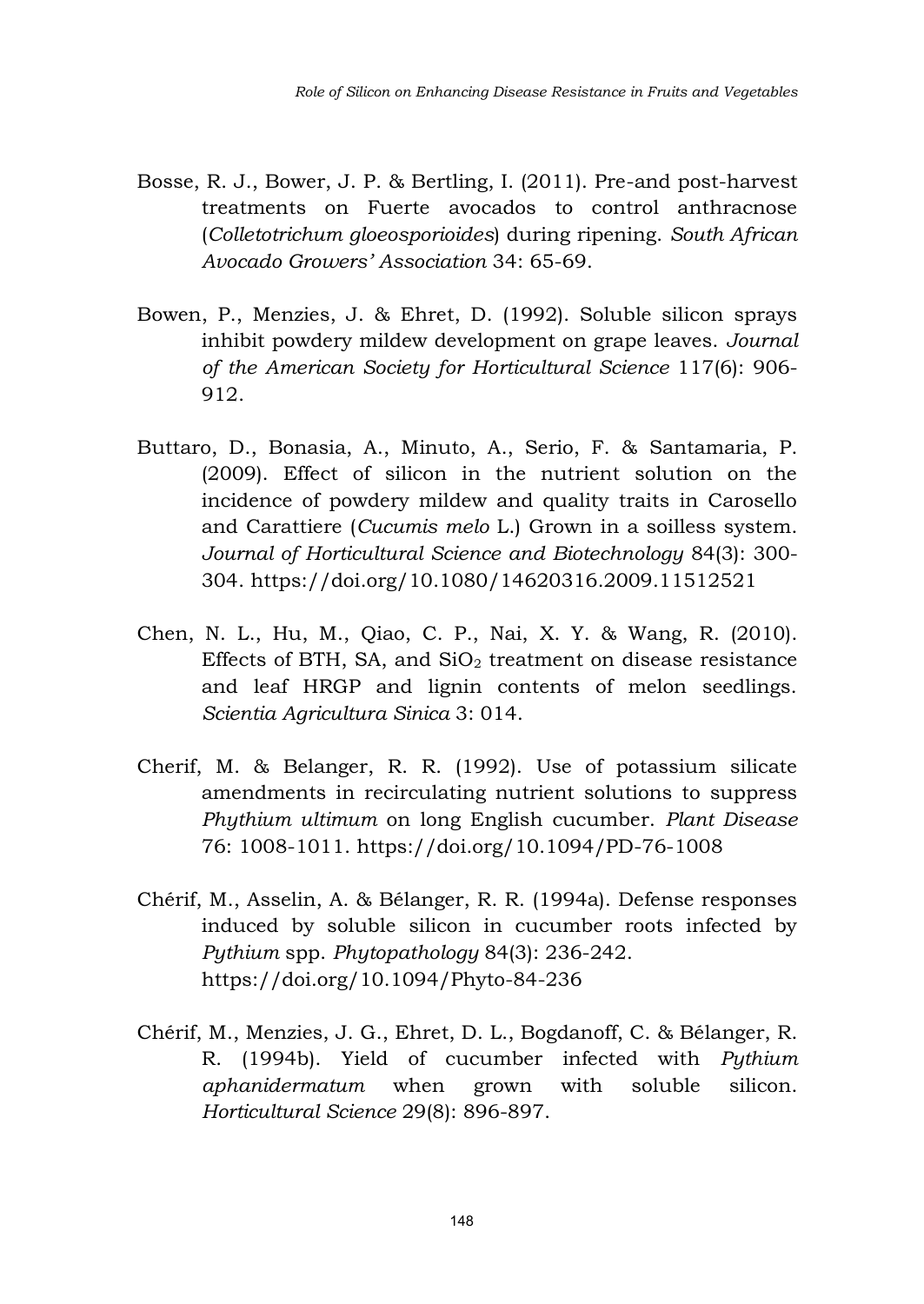- Dannon, E. A. & Wydra, K. (2004). Interaction between silicon amendment, bacterial wilt development and phenotype of *Ralstonia solanacearum* in tomato genotypes. *Physiological and Molecular Plant Pathology* 64(5): 233-243. <https://doi.org/10.1016/j.pmpp.2004.09.006>
- David, D. & Weerahewa, H. L. D. (2012). Silicon suppresses anthracnose diseases in tomato (*Lycopersicon* e*sculentum*) by enhancing disease resistance. *Proceedings of 8th Annual Sessions of The Open University of Sri Lanka, Nawala, Sri Lanka*. 299-302.
- Delhaize, E., Ryan, P. R., & Randall, P. J. (1993). Aluminum tolerance in wheat (*Triticum aestivum* L.) II. Aluminum stimulated Excretion of malic acid from root apices. *Plant Physiology*103:695–702. <https://doi.org/10.1104/pp.103.3.695>
- Diogo, R. V. & Wydra, K. (2007). Silicon-induced basal resistance in tomato against *Ralstonia solanacearum* is related to modification of pectic cell wall polysaccharide structure. *Physiological and Molecular Plant Pathology* 70(4): 120-129. <https://doi.org/10.1016/j.pmpp.2007.07.008>
- Ebrahimi, L., Aminian, H., Etebarian, H. R. & Sahebani, N. (2012). Control of apple blue mould disease with *Torulaspora delbrueckii* in combination with Silicon. *Archives of Phytopathology and Plant Protection* 45(17): 2057-2065. <https://doi.org/10.1080/03235408.2012.720772>
- Ebrahimi, L., Etebarian, H. R., Aminian, H. & Sahebani, N. (2013). Biological control of apple blue mould disease with *Metschnikowia pulcherrima* alone and in combination with silicon and its mechanisms of antagonism. *Iranian Journal of Plant Pathology* 49(1): 39-40.
- El-Samman, M. G., El-Sawy, M., Francis, R. R., El-Borollosy, M. A. & Hosni, A. M. (2000). The role of soluble silicon in controlling some root rot diseases of cucumber and tomato. In: *Proceedings of the Eighth Conference of Agricultural*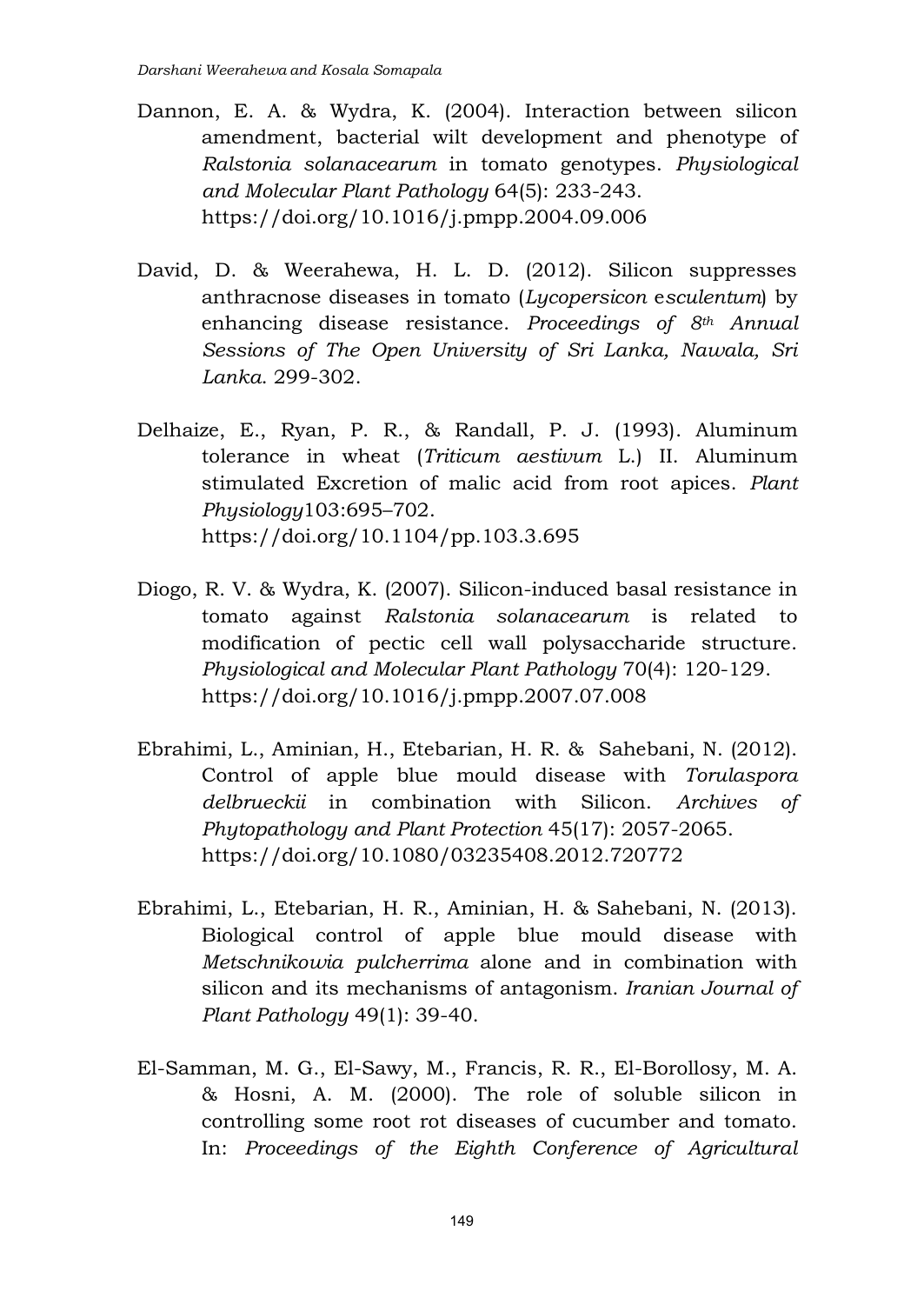*Development Research, Ain Shams University, Cairo, Egypt, 20-22 November 2000* 4: 1411-1419.

- Epstein, E. (1999). Silicon. *Annual Review of Plant Biology* 50(1): 641-664.<https://doi.org/10.1146/annurev.arplant.50.1.641>
- Etebarian, H. R., Farhangian, S. & Ebrahimi, L. (2013). Combination of silicon and hot water to control of postharvest blue mould caused by *Penicillium expansum* in apple. *International Journal of Agriculture*: *Research and Review* 3(1): 72-79.
- Farahani, L., Etebarian, H. R., Sahebani, N. & Aminian, H. (2012). Biocontrol of blue mould of apple by *Candida membranifaciens* in combination with silicon. *Archives of Phytopathology and Plant Protection* 45(3): 310-317.
- Farahani, L., Etebarian, H. R., Sahebani, N. & Aminian, H. (2013). Induction of defense responses in apple fruit treated with *Pichia guilliermondii* and silicon against *Penicillium expansum*. *International Journal of Agronomy and Plant Production* 4(1): 1-6. <https://doi.org/10.1080/03235408.2011.559055>
- Fatema, K., Hall, A., Orson, J., Bush, M., Cook, S., Boys, E. & Cussans, J. (2011). Study the role of silicon in strawberries and its possible role in control of strawberry powdery mildew. *Aspects of Applied Biology* 106: 233-239.
- Fawe, A. B. O. U. Z. A. I. D., Abou-Zaid, M., Menzies, J. G. & Bélanger, R. R. (1998). Silicon-mediated accumulation of flavonoid phytoalexins in cucumber. *Journal of Phytopathology* 88(5): 396-401. <https://doi.org/10.1094/PHYTO.1998.88.5.396>
- Fortunato, A. A., Rodrigues, F. Á. & do Nascimento K. J. T. (2012). Physiological and biochemical aspects of the resistance of banana plants to fusarium wilt potentiated by silicon. *Journal of Phytopathology* 102(10): 957-966.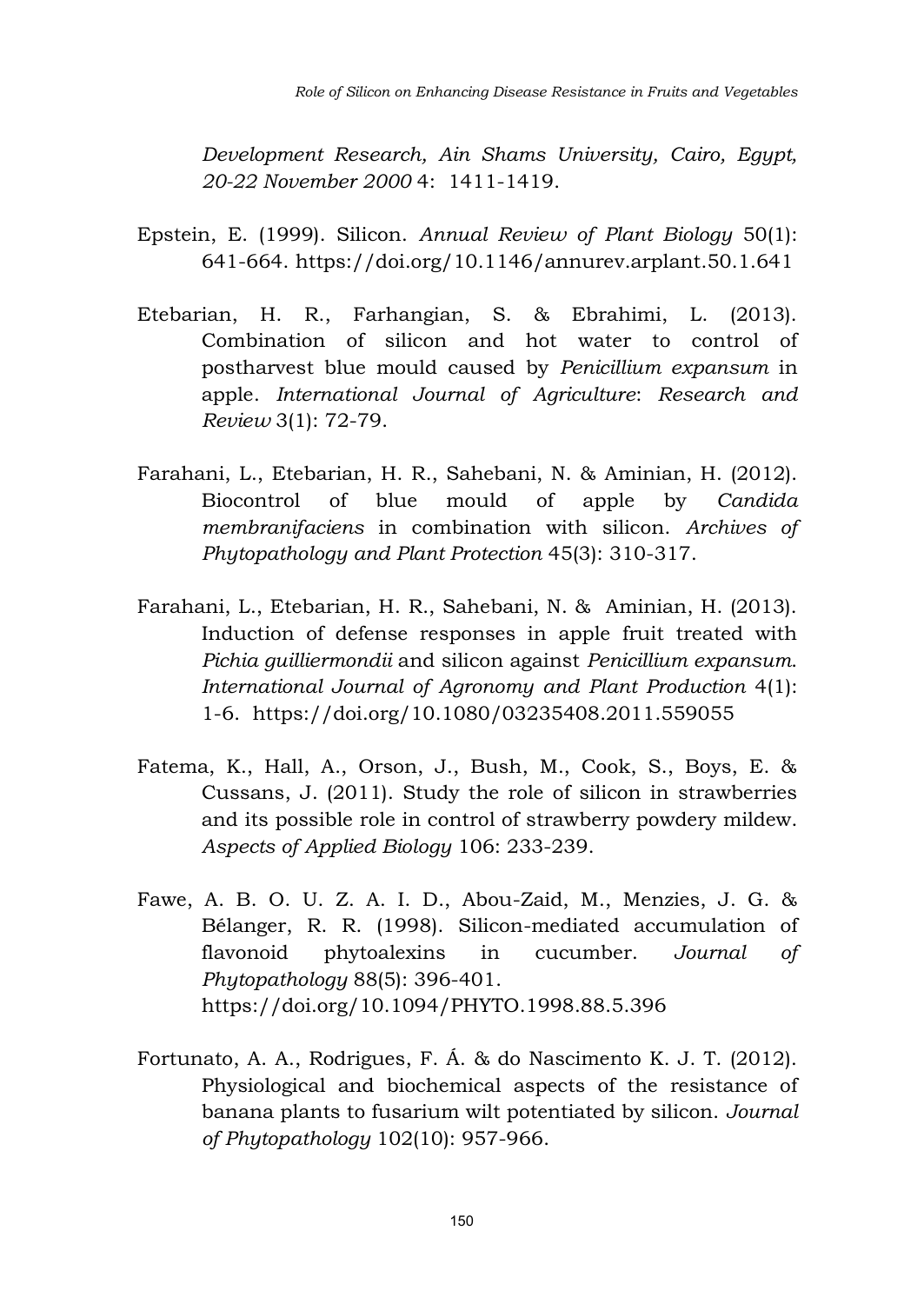<https://doi.org/10.1094/PHYTO-02-12-0037-R>

- French-Monar, R. D., Rodrigues, F. A., Korndörfer, G. H. & Datnoff, L. E. (2010). Silicon suppresses phytophthora blight development on bell pepper. *Journal of Phytopathology*  158(8): 554–560. <https://doi.org/10.1111/j.1439-0434.2009.01665.x>
- Garibaldi, A., Gilardi, G., Cogliati, E. E. & Gullino, M. L. (2012). Silicon and increased electrical conductivity reduce downy mildew of soilless grown lettuce. *European Journal of Plant Pathology* 132(1): 123-132. <https://doi.org/10.1007/s10658-011-9855-6>
- Ghareeb, H., Bozsó, Z., Ott, P. G., Ripening, C., Stahl, F. & Wydra, K. (2011). Transcriptome of silicon-induced resistance against *Ralstonia solanacearum* in the silicon nonaccumulator tomato implicates priming effect. *Physiological and Molecular Plant Pathology* 75(3): 83-89. <https://doi.org/10.1016/j.pmpp.2010.11.004>
- Guo, Y. R., Ge, Y. H., Bi, Y. & Zhao, H. (2003). Effect of postharvest sodium silicate treatment on Alternaria rot of pingguoli. *Food Science* 12: 036. <https://doi.org/10.1111/j.1365-2621.2006.01464.x>
- Guo, Y., Liu L., Zhao, J. & Bi, Y. (2007). Use of silicon oxide and sodium silicate for controlling *Trichothecium roseum* postharvest rot in Chinese cantaloupe (*Cucumis melo* L.). *International Journal of Food Science and Technology*  42(8):1012-1018.
- Guo, Y. R., Zhao, H., Chen, D. R., Liu, L. & Bi, Y. (2005). Inhibitory mechanisms of two silicon compounds on mildew powder of melon. *Scientia Agricultura Sinica* 38: 25.
- Heckman, J. R., Johnston, S. & Cowgill, W. (2003). Pumpkin yield and disease response to amending soil with silicon. *Horticultural Science* 38(4): 552-554.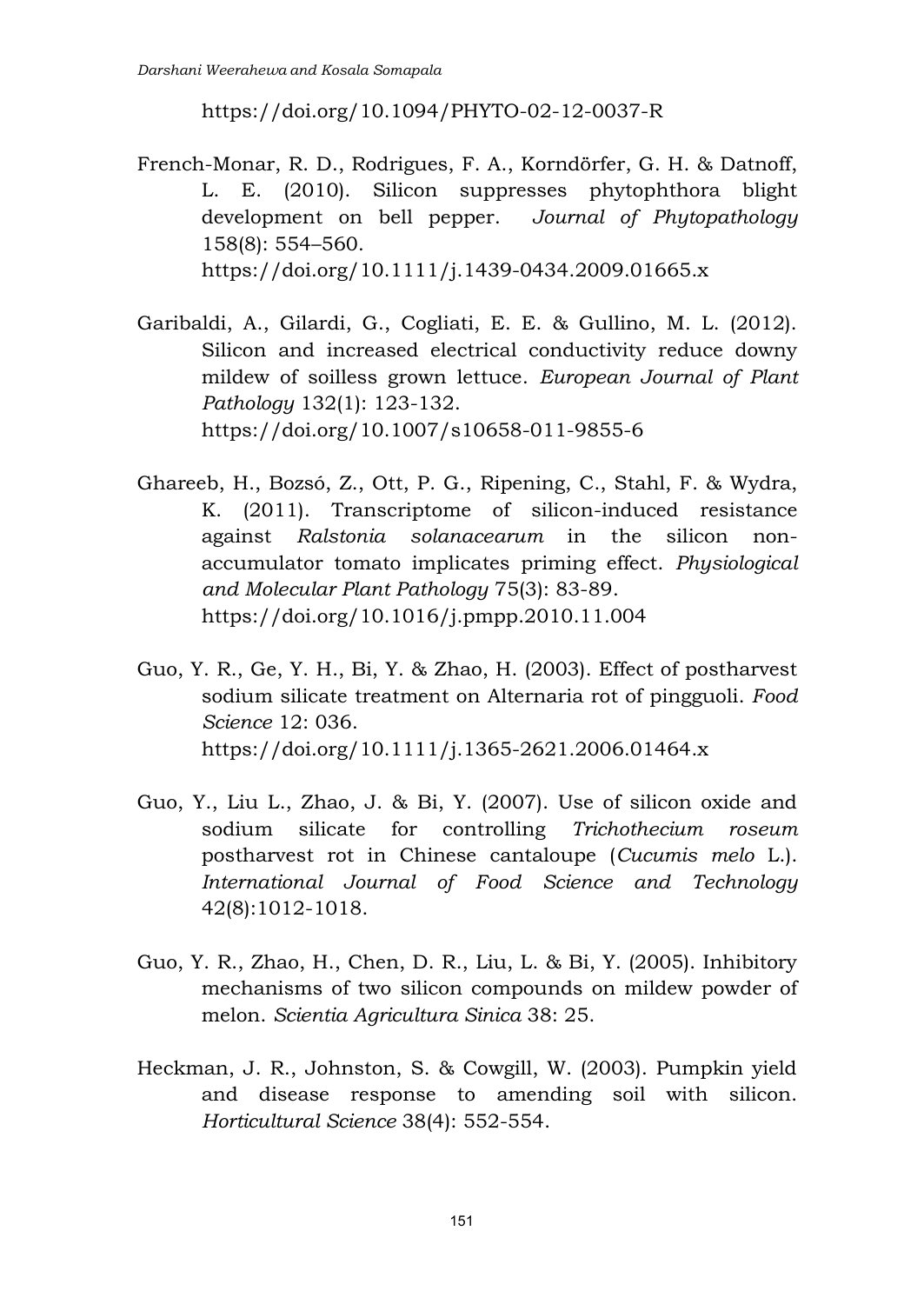- Heine, G., Tikum, G. & Horst, W. J. (2007). The effect of silicon on the infection by and spread of *Pythium aphanidermatum* in single roots of tomato and bitter gourd. *Journal of Experimental Botany* 58(3): 569-577. <https://doi.org/10.1093/jxb/erl232>
- Hu, X. J. & Zhu, Z. J. (2008). Effects of silicon on resistance of powdery mildew and the activities of antioxidative enzymes in leaf apoplast of cucumber. *Acta Agriculturae Zhejiangensis*  20(1): 67.
- Huang, C. H., Roberts, P. D. & Datnoff, L. E. (2011). Silicon suppresses Fusarium crown and root rot of tomato. *Journal of Phytopathology* 59(7‐8): 546-554. <https://doi.org/10.1111/j.1439-0434.2011.01803.x>
- Jayawardana, H. A. R. K., Weerahewa, H. L. D. & Saparamadu, M. D. J. S. (2014). Effect of root or foliar application of soluble silicon on plant growth, fruit quality and anthracnose development of capsicum. *Tropical Agricultural Research* 26(1): 74-81. <https://doi.org/10.4038/tar.v26i1.8073>
- Jayawardana, H. A. R. K., Weerahewa H. L. D. and Saparamadu, M. D. J. S. (2016). Rice hull as a silicon source in simplified hydroponic system to enhance anthracnose disease resistance and some growth and fruit parameters of capsicum. *International Journal of Recycling of Organic Waste in Agriculture. 5:9-15.* DOI 10.1007/s40093-015-0112-4.
- Jayawardana, H. A. R. K. ., Weerahewa H. L. D. and Saparamadu, M. D. J. S. (2015). Enhanced resistance against anthracnose disease in *Capsicum annum* by amendment of nutrient solution with silicon. *Journal of Horticultural Science and Biotechnology* 90 (5) 557–562*.*  DOI:10.1080/14620316.2015.11668714
- JungSup, L., JongHan, P., MyeongSun, Y. & SeonKyu, K. (2000). Effect of soluble silicon on the severity of powdery mildew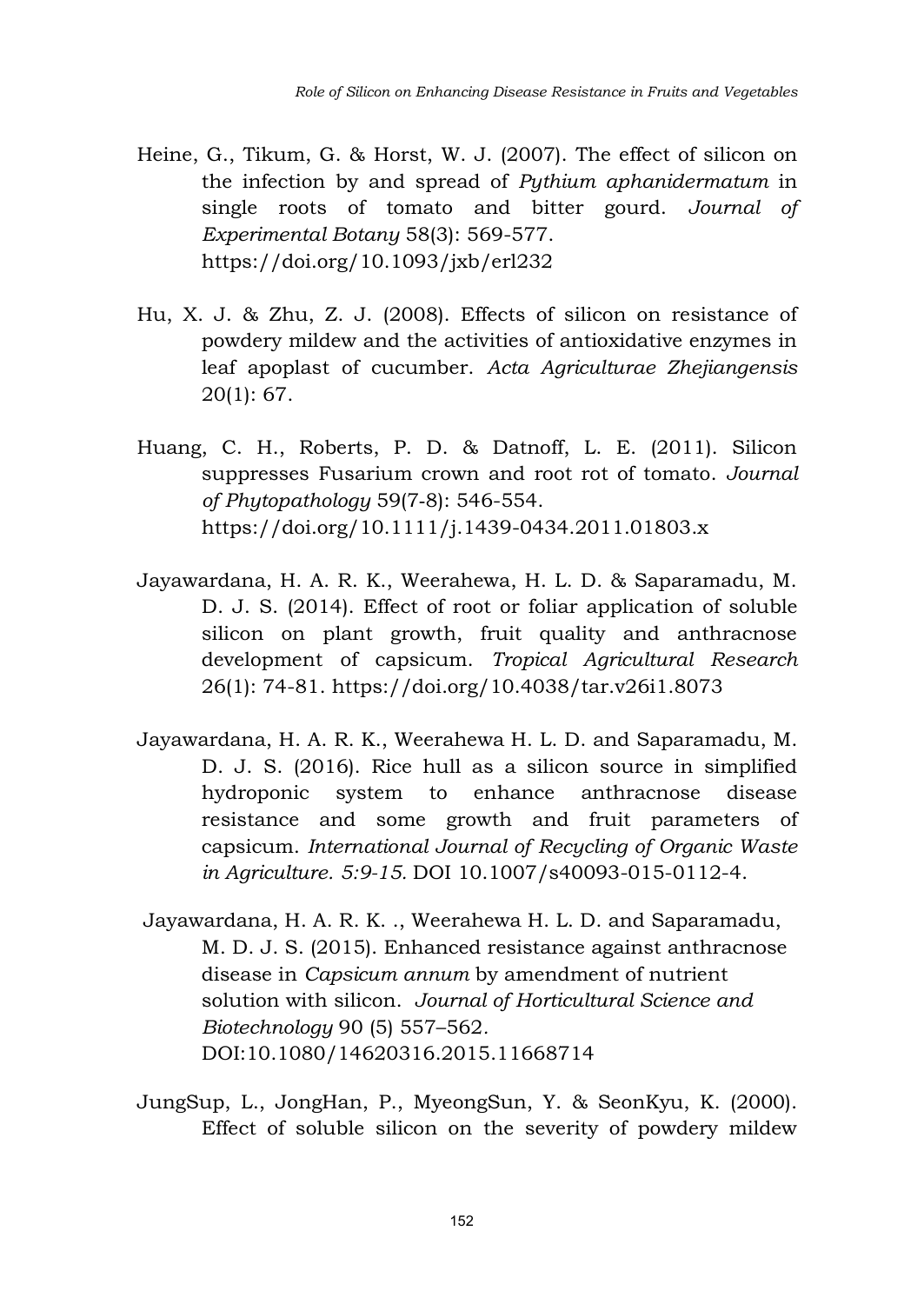(*Sphaerotheca fuliginea*) in cucumber leaves. *Journal of the Korean Society for Horticultural Science* 41(4): 356-360.

- Kablan L, Lagauche A, Delvaux B, Legrève A. (2012). Silicon reduces black sigatoka development in banana *Plant Disease,* 96: 273-278.<https://doi.org/10.1094/PDIS-04-11-0274>
- Kanto, T., Maekawa, K. & Aino, M. (2007). Suppression of conidial germination and appressorial formation by silicate treatment in powdery mildew of strawberry. *Journal of General Plant Pathology* 73(1): 1-7. [https://doi.org/10.1007/s10327-006-](https://doi.org/10.1007/s10327-006-0311-y) [0311-y](https://doi.org/10.1007/s10327-006-0311-y)
- Kanto, T., Miyoshi, A., Ogawa, T., Maekawa, K. & Aino, M. (2004). Suppressive effect of potassium silicate on powdery mildew of strawberry in hydroponics. *Journal of General Plant Pathology*  70(4): 207-11.<https://doi.org/10.1007/s10327-004-0117-8>
- Khoshgoftarmanesh, A. H., Mohaghegh, P., Sharifnabi, B., Shirvani, M. & Khalili, B. (2012). Silicon nutrition and *Phytophthora drechsleri* infection effects on growth and mineral nutrients concentration, uptake, and relative translocation in hydroponic-grown cucumber. *Journal of Plant Nutrition* 35(8): 1168-79.<https://doi.org/10.1080/01904167.2012.676129>
- Kiirika, L. M., Stahl, F. & Wydra, K. (2013). Phenotypic and molecular characterization of resistance induction by single and combined application of chitosan and silicon in tomato against *Ralstonia solanacearum*. *Physiological and Molecular Plant Pathology* 81: 1-12. <https://doi.org/10.1016/j.pmpp.2012.11.002>
- Kumar, V. & Mcconchie, R. (2010). Involvement of antifungal compounds from rockmelon fruit rind (*Cucumis melo* L.) In resistance against the fruit rot pathogen *Fusarium oxysporum* f. Sp. Melonis. *European Journal of Plant Pathology* 126(4): 531-540.<https://doi.org/10.1007/s10658-009-9562-8>
- Kurabachew, H. & Wydra, K. (2014). Induction of systemic resistance and defense-related enzymes after elicitation of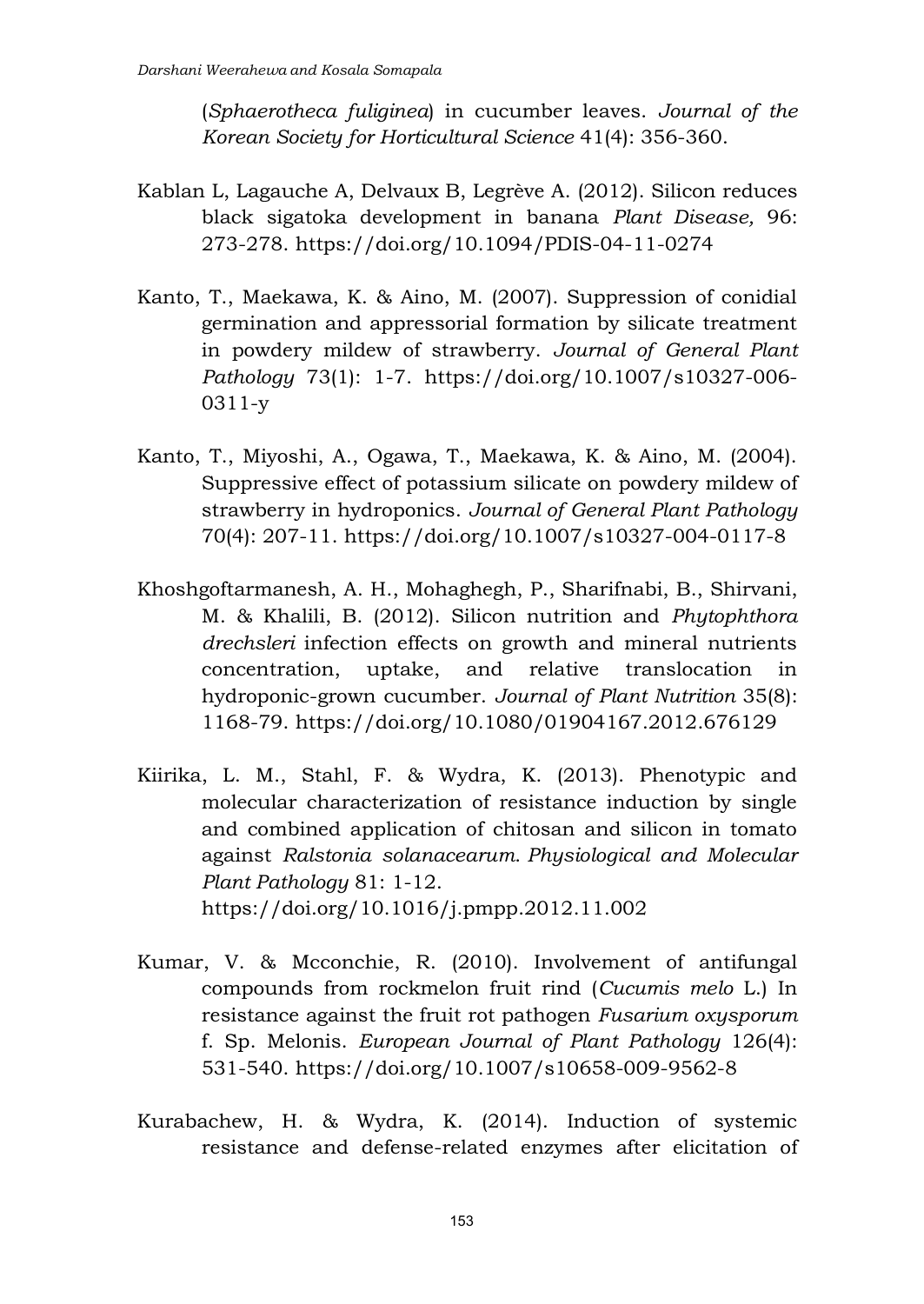resistance by rhizobacteria and silicon application against *Ralstonia solanacearum* in tomato (*Solanum lycopersicum*). *Crop Protection* 57: 1-7. <https://doi.org/10.1016/j.cropro.2013.10.021>

- Lee, J. S., Seo, S. T., Wang, T. C., Jang, H. I., Рае, D. H. & Engle, L. M. (2004). Effect of potassium silicate amendment in nutrient solutions to suppress Phtophthora blight (*Phytophtora capsici*) in pepper (*Capsicum annuum*). *The World Vegetable Center* 42: 741.
- Li, W., Bi, Y., Ge, Y., Li, Y., Wang, J. & Wang, Y. (2012). Effects of postharvest sodium silicate treatment on pink rot disease and oxidative stress-antioxidative system in muskmelon fruit. *European Food Research and Technology* 234(1): 137-145. <https://doi.org/10.1007/s00217-011-1611-9>
- Li, Y. H., Bi, Y., Zhang, H. Y., Ge, Y. H. & Liu, J. (2008). Inhibiting effect of postharvest sodium silicate treatment on blue mould of pear (cv. Pingguoli). *Journal of Gansu Agricultural University* 6: 33.
- Liang, Y. C., Sun, W. C., Si, J. & Römheld, V. (2005). Effects of foliar-and root-applied silicon on the enhancement of induced resistance to powdery mildew in *Cucumis sativus*. *Plant Pathology* 54(5): 678-685. <https://doi.org/10.1111/j.1365-3059.2005.01246.x>
- Liu, J., Zong, Y., Qin, G., Li, B., & Tian, S. (2010). Plasma membrane damage contributes to antifungal activity of silicon against *Penicillium digitatum*. *Current microbiology*  61(4): 274-9.<https://doi.org/10.1007/s00284-010-9607-4>
- Liu, L., Guo, Y., Bi, Y., Li, M., Zhao, J. & Zhao, H. (2009). Inhabited mechanisms of silicon compounds against Fusarium rot (*Fusarium* spp.) of postharvest Chinese cantaloupe. *Journal of Food Processing and Preservation* 33(s1): 187-202. <https://doi.org/10.1111/j.1745-4549.2008.00292.x>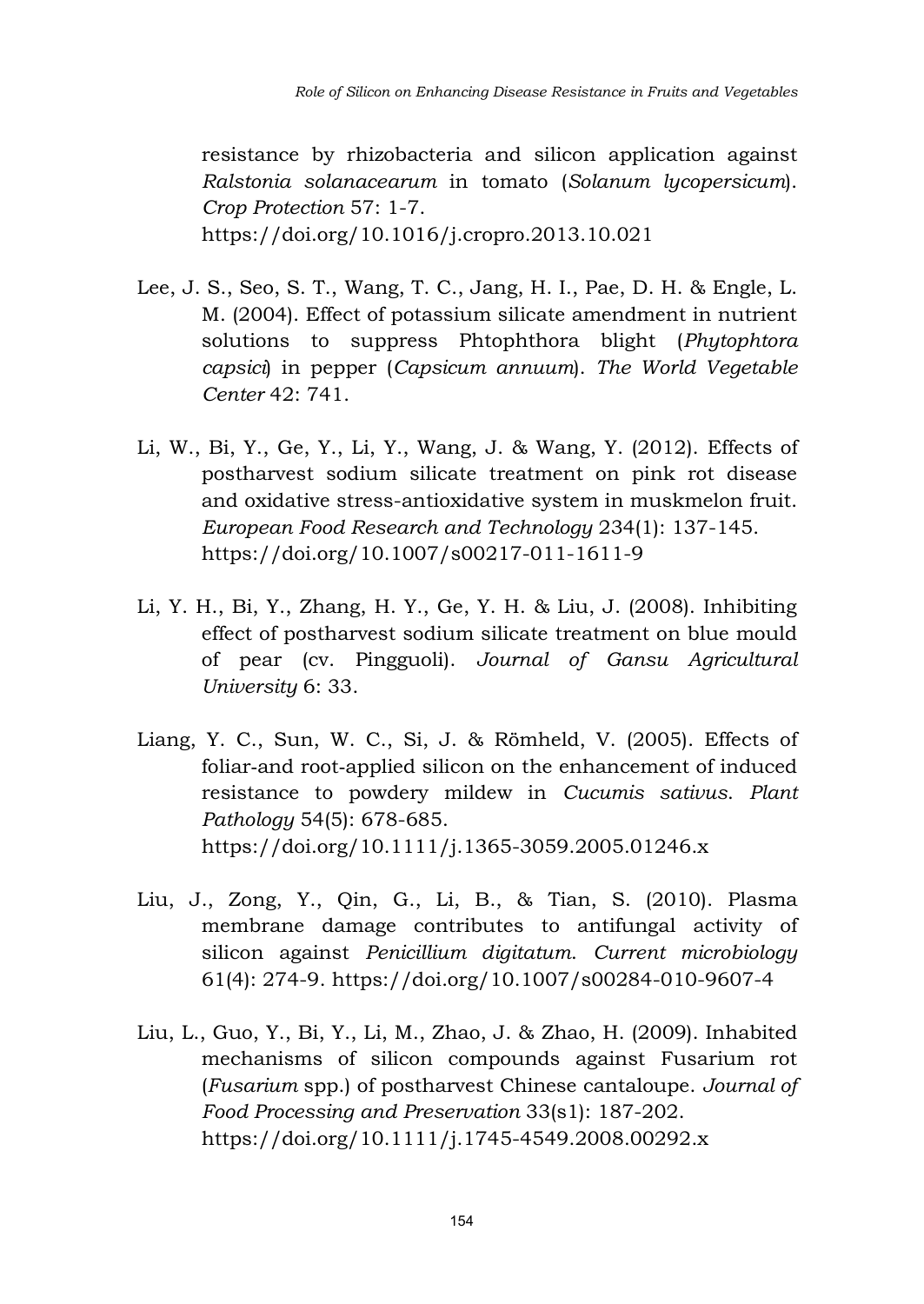- Lopes, U. P., Zambolim, L., Costa, H., Pereira, O. L. & Finger, F. L. (2014). Potassium silicate and chitosan application for gray mould management in strawberry during storage. *Crop Protection* 63: 103-106. <https://doi.org/10.1016/j.cropro.2014.05.013>
- Lu, G., Jian, W., Zhang, J., Zhou, Y. & Cao, J. (2008). Suppressive effect of silicon nutrient on *Phomopsis* stem blight development in asparagus. *Horticultural Science* 43(3): 811- 817.
- Ma, J. F. (2004). Role of silicon in enhancing the resistance of plants to biotic and abiotic stresses. *Soil Science and Plant Nutrition* 50(1): 11-18. <https://doi.org/10.1080/00380768.2004.10408447>
- Ma, J. F. & Takahashi, E. (2002). *Soil, fertilizer, and plant silicon research in Japan*, 1st edition, Elsevier Science, Amsterdam, The Netherlands.5-85. <https://doi.org/10.1016/B978-044451166-9/50002-6>
- Menzies, J., Bowen, P. & Ehret, D. (1992). Foliar application of potassium silicate reduces severity of powdery mildew on cucumber, muskmelon, and zucchini squash. *Journal of the American Society for Horticultural Science* 117(6): 902-905.
- Menzies, J. G., Ehret, D. L., Glass, A. D. M. & Samuels, A. L. (1991b). The influence of silicon on cytological interactions between *Sphaerotheca fuliginea* and *Cucumis sativus*. *Physiological and Molecular Plant Pathology* 39: 403-414. [https://doi.org/10.1016/0885-5765\(91\)90007-5](https://doi.org/10.1016/0885-5765(91)90007-5)
- Menzies, J. G., Ehret, D. L., Glass, A. D. M., Helmer, T., Koch, C. & Seyward, F. (1991a). Effects of soluble silicon on the parasitic fitness of *Sphaerotheca fuliginea*. *Phytopathology* 81: 84-88. <https://doi.org/10.1094/Phyto-81-84>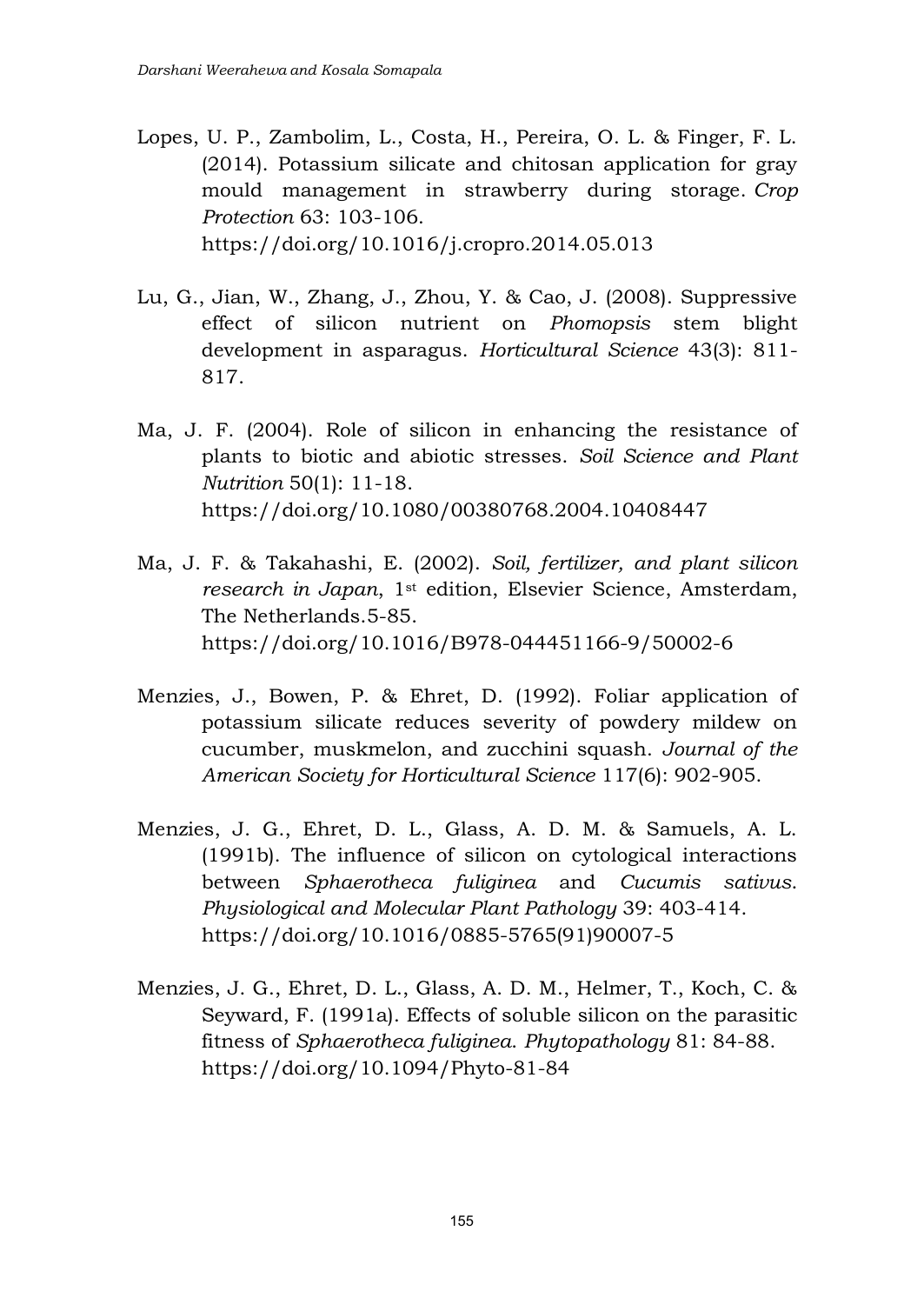- Mersha, Z., Zhang, S. & Mo, X. (2012). Evaluation of SAR inducers, chitosan, and silicon for control of Phytophthora blight of tomato. *Phytopathology* 102(7): 80-80.
- Mkhize, N., Bower, J. P., Bertling, I. & Mathaba, N. (2013). Response of citrus physiology to phosphorus acid and silicon as elicitors of induced disease resistance. *Acta Horticulturae.*  (ISHS) 1007: 135-141 <https://doi.org/10.17660/ActaHortic.2013.1007.12>
- Mohaghegh, P., Khoshgoftarmanesh, A. H., Shirvani, M., Sharifnabi, B. & Nili, N. (2011). Effect of silicon nutrition on oxidative stress induced by *Phytophthora melonis* infection in cucumber. *Plant Disease* 95(4): 455-460. <https://doi.org/10.1094/PDIS-05-10-0379>
- Moraes, S. R., Pozza, E. A., Alves, E., Pozza, A. A., Carvalho, J. G., Lima, P. H. & Botelho, A. O. (2006). Effects of silicon sources on the incidence and severity of the common beans anthracnose. *Fitopatologia Brasileira* 31(1): 69-75. <https://doi.org/10.1590/S0100-41582006000100012>
- Moscoso-Ramírez, P. A. & Palou, L. (2014). Preventive and curative activity of postharvest potassium silicate treatments to control green and blue moulds on orange fruit. *European Journal of Plant Pathology*: 138(4): 721-732. <https://doi.org/10.1007/s10658-013-0345-x>
- O'Neil, T. M. (1991). Investigation of glasshouse structure, growing medium and silicon nutrition as factors affecting disease incidence in cucumber crops. *Mededelingen van de Faculteit Landbouwwetenschappen, Rijksuniversiteit Gent* 56(2b): 359- 367.
- Palmer, S., Scott, E., Stangoulis, J. & Able, A. J. (2006). The effect of foliar-applied Ca and Si on the severity of powdery mildew in two strawberry cultivars. *Acta Horticulturae* (*ISHS*) 708: 135-140.<https://doi.org/10.17660/ActaHortic.2006.708.21>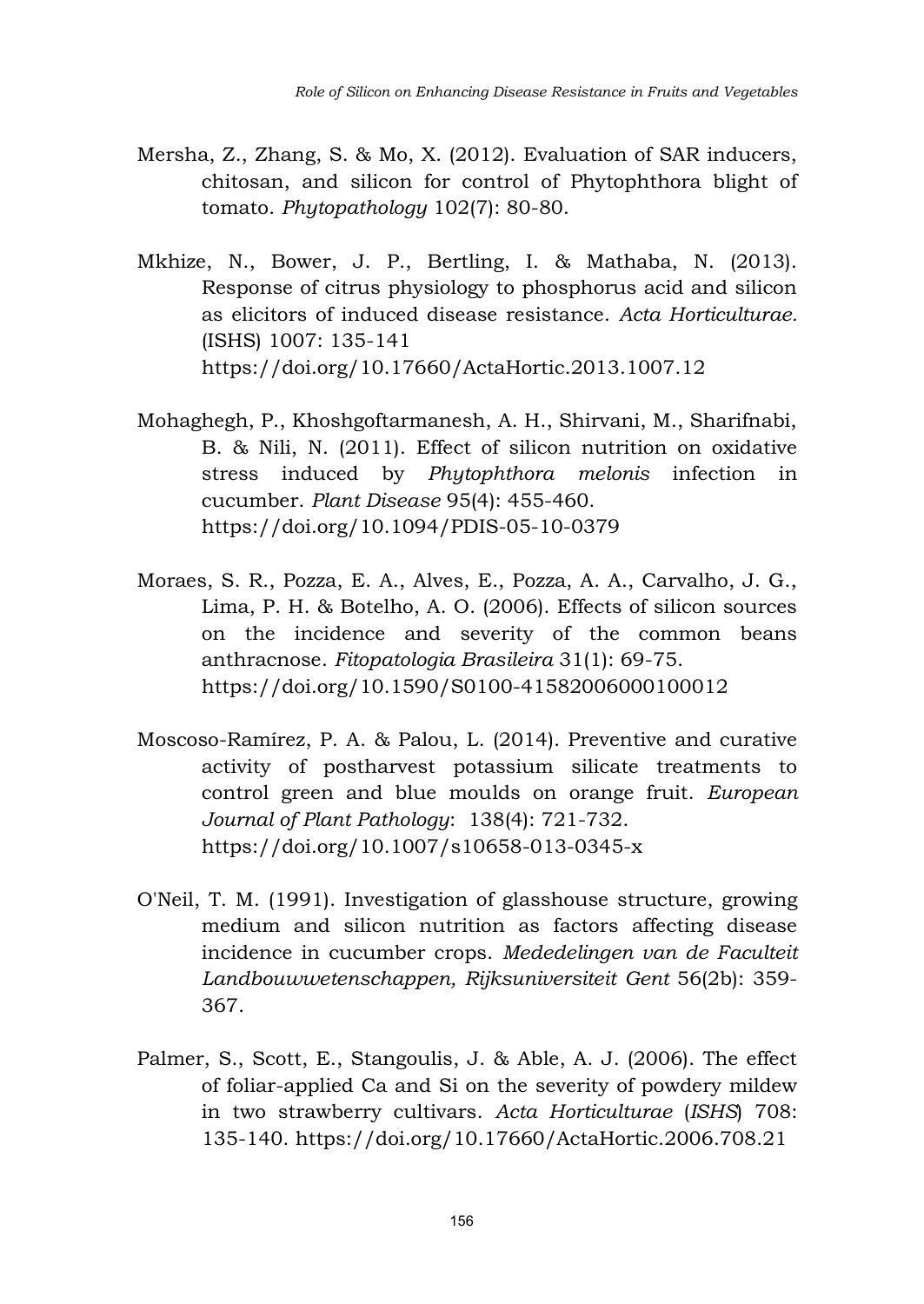- Paulajúnior, T. J., Vieira, R. F., Teixeira, H. & Carneiro, J. E. S. (2009). Foliar application of calcium chloride and calcium silicate decreases white mould intensity on dry beans. *Tropical Plant Pathology* 34(3): 171-174.
- Polanco, L. R., Rodrigues, F. A., Nascimento, K. J. T., Shulman, P., Silva, L. C., Neves, F. W. & Vale, F. X. R. (2012). Biochemical aspects of bean resistance to anthracnose mediated by silicon. *Annals of Applied Biology* 161(2): 140-150. <https://doi.org/10.1111/j.1744-7348.2012.00558.x>
- Polanco, L. R., Rodrigues, F. A., Nascimento, K. J., Cruz, M. F., Curvelo, C. R., DaMatta, F. M. & Vale, F. X. (2014). Photosynthetic gas exchange and antioxidative system in common bean plants infected by *Colletotrichum lindemuthianum* and supplied with silicon. *Tropical Plant Pathology* 39(1): 35-42. <https://doi.org/10.1590/S1982-56762014000100005>
- Prokkola, S. & Kivijärvi, P. (2008). Effect of biological sprays on the incidence of grey mould, fruit yield and fruit quality in organic strawberry production. *Agricultural and Food Science*  16(1): 25-33<https://doi.org/10.2137/145960607781635886>
- Qin, G. Z. & Tian, S. P. (2005). Enhancement of biocontrol activity of *Cryptococcus laurentii* by silicon and the possible mechanisms involved. *Phytopathology* 95(1): 69-75. <https://doi.org/10.1094/PHYTO-95-0069>
- QiuJu, Y., XiaoWei, Z., WuSheng, J. & GuoQiang, W. (2009). Influences of silicon on phenylalanine metabolism in cucumber leaves and its relation to resistance to powdery mildew. *Journal of Jilin Agricultural University* 31(1): 16-21.
- Reynolds, A. G., Veto, L. J., Sholberg, P. L., Wardle, D. A. & Haag, P. (1996). Use of Potassium silicate for the control of powdery mildew [*Uncinula necator* (Schwein) Burrill] in *Vitisvinifera* L. Cultivar Bacchus. *American Journal of Enology and Viticulture*: 47(4): 421-428.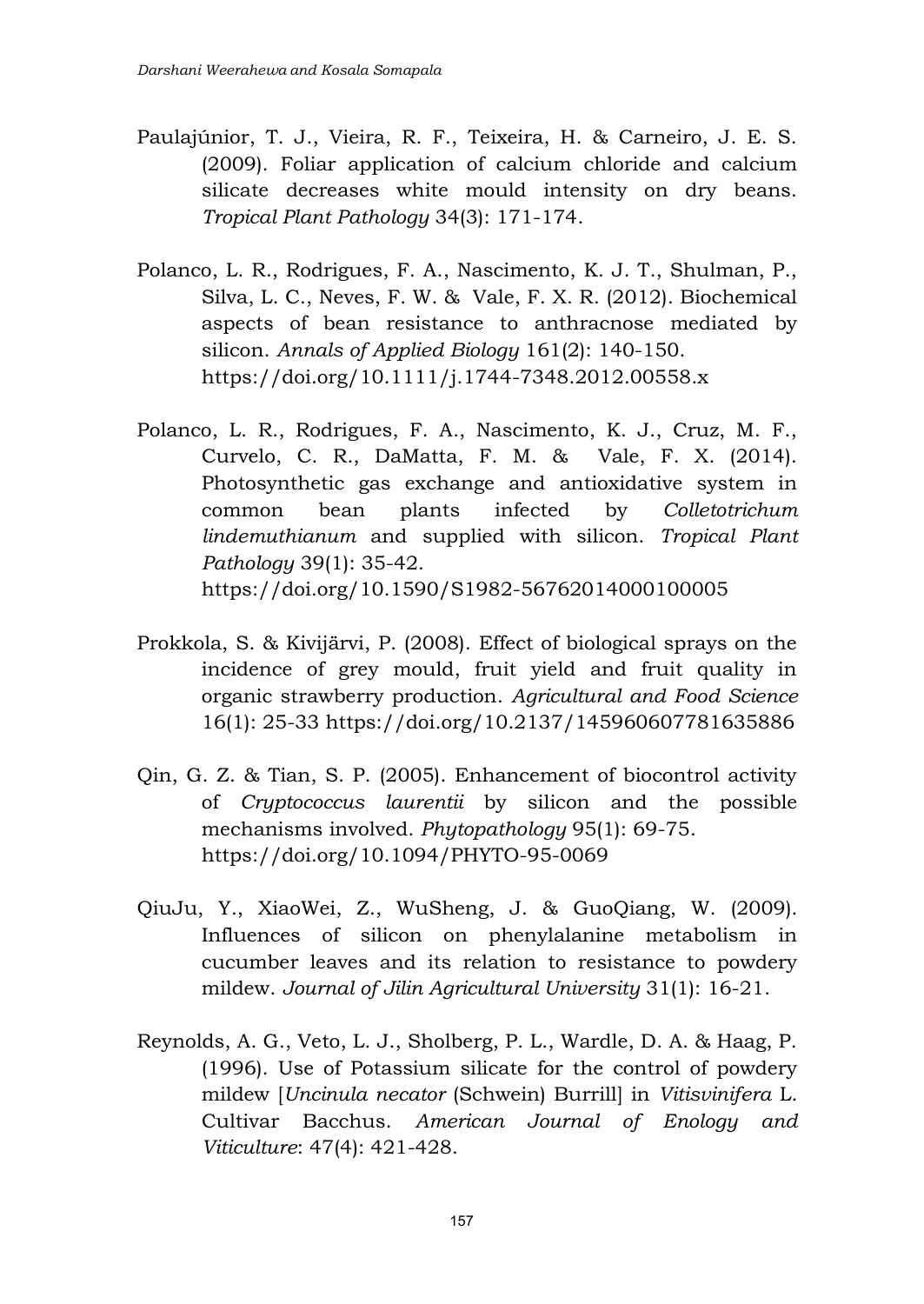- Rodrigues, F. A., Duarte, H. S. S., Rezende, D. C., Filho, J. W., Korndörfer, G. H., & Zambolim, L. (2010). Foliar spray of potassium silicate on the control of angular leaf spot on beans. *Journal of Plant Nutrition* 33(14): 2082-2093. <https://doi.org/10.1080/01904167.2010.519082>
- Safari, S., Soleimani, M. J. & Zafari, D. (2012). Effects of silicon pretreatment on the activities of defense-related enzymes in cucumber inoculated with *Fusarium oxysporum*. *Advances in Environmental Biology* 6(12): 4001-4007.
- Samuels, A. L., Glass, A. D. M., Ehret, D. L. & Menzies, J. G. (1993). The effects of silicon supplementation on cucumber fruit: changes in surface characteristics. *Annals of Botany* 72(5): 433-440.<https://doi.org/10.1006/anbo.1993.1129>
- Samuels, A. L., Glass, A. D. M., Menzies, J. G. & Ehret, D. L. (1994). Silicon in cell walls and papillae of *Cucumis sativus* during infection by *Sphaerotheca fuliginea*. *Physiological and Molecular Plant Pathology* 44(4): 237-242. [https://doi.org/10.1016/S0885-5765\(05\)80027-X](https://doi.org/10.1016/S0885-5765(05)80027-X)
- Schuerger, A. C. & Hammer, W. (2003). Suppression of powdery mildew on greenhouse-grown cucumber by addition of silicon to hydroponic nutrient solution is inhibited at high temperature. *Plant Disease* 87(2): 177-185. <https://doi.org/10.1094/PDIS.2003.87.2.177>
- Shiping, T., Guozheng, Q. & Yong X. (2005). Synergistic effects of combining biocontrol agents with silicon against postharvest diseases of jujube fruit. *Journal of Food Protection* 68(3): 544- 550.<https://doi.org/10.4315/0362-028X-68.3.544>
- Somapala, K. S., Weerahewa, H. L. D. and Thrikawala, S. (2016). Silicon rich rice hull amended soil enhances anthracnose resistance in tomato. Proceedia Food Science. 6:190-193. DOI:10.1016/j.profoo.2016.02.046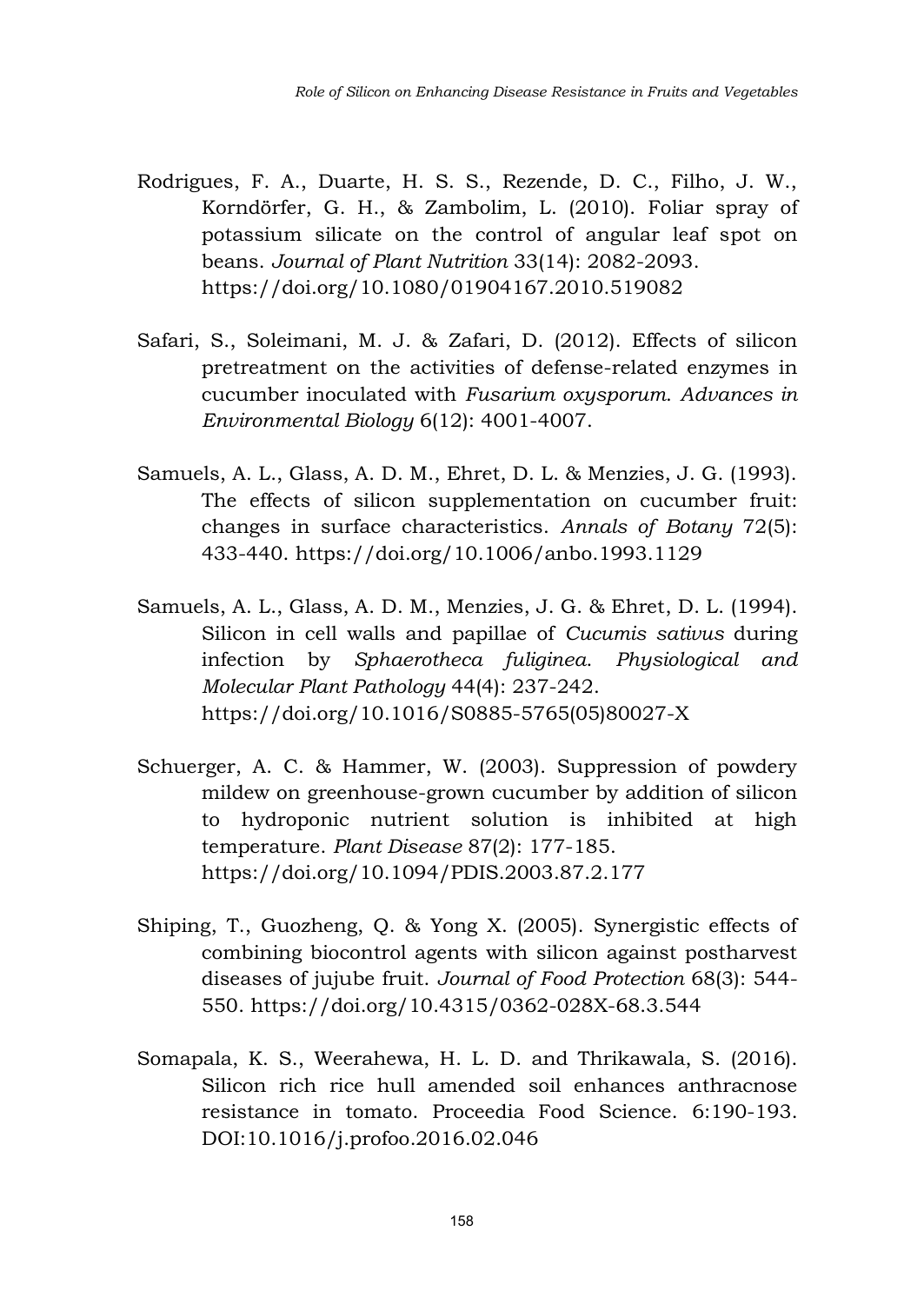<https://doi.org/10.1016/j.profoo.2016.02.046>

- Vermeire M-L, Kablan L, Dorel M, Delvaux B, Risède J-M, Legrève, A. 2011. Protective role of silicon in the banana-*Cylindrocaldium spathiphylli* pathosystem. *European Journal of Plant Pathology,* 131: 621-630 <https://doi.org/10.1007/s10658-011-9835-x>
- Wang, S. Y. & Galletta, G. J. (1996). Effect of silicon on strawberry plants. *Horticultural Science* 31(4): 675-675.
- Wang, L., Cai, K., Chen, Y. & Wang, G. (2013). Silicon-mediated tomato resistance against *Ralstonia solanacearum* is associated with modification of soil microbial community structure and activity. *Biological Trace Element Research* 152(2): 275-283. <https://doi.org/10.1007/s12011-013-9611-1>
- Wei, G., Zhu, Z., Li, J. & Yao, Q. (2004). Effects of silicon supply and *Sphaerotheca fuliginea* inoculation on resistance of cucumber seedlings against powdery mildew. *The Journal of Applied Ecology* 15(11): 2147.
- Weerahewa D. and David D. (2015). Effect of Silicon and potassium on tomato anthracnose and on postharvest quality of tomato fruit (*Lycopersicon esculentum* Mill.) *Journal of National Science Foundation*. 43 (3):271-278. DOI:http://dx.doi.org/10.4038/jnsffr.v4313.7959.
- Wolff, S. A., Karoliussen, I., Rohloff, J. & Strimbeck, R. (2012). Foliar applications of silicon fertilizers inhibit powdery mildew development in greenhouse cucumber. *Journal of Food, Agriculture and Environment* 10(1): 355-359.
- Yanar, Y., Yanar, D. & Gebologlu, N. (2013). Control of powdery mildew (*Leveillula taurica*) on tomato by foliar sprays of liquid potassium silicate (K2SiO3). *African Journal of Biotechnology* 10(16): 3121-3123.